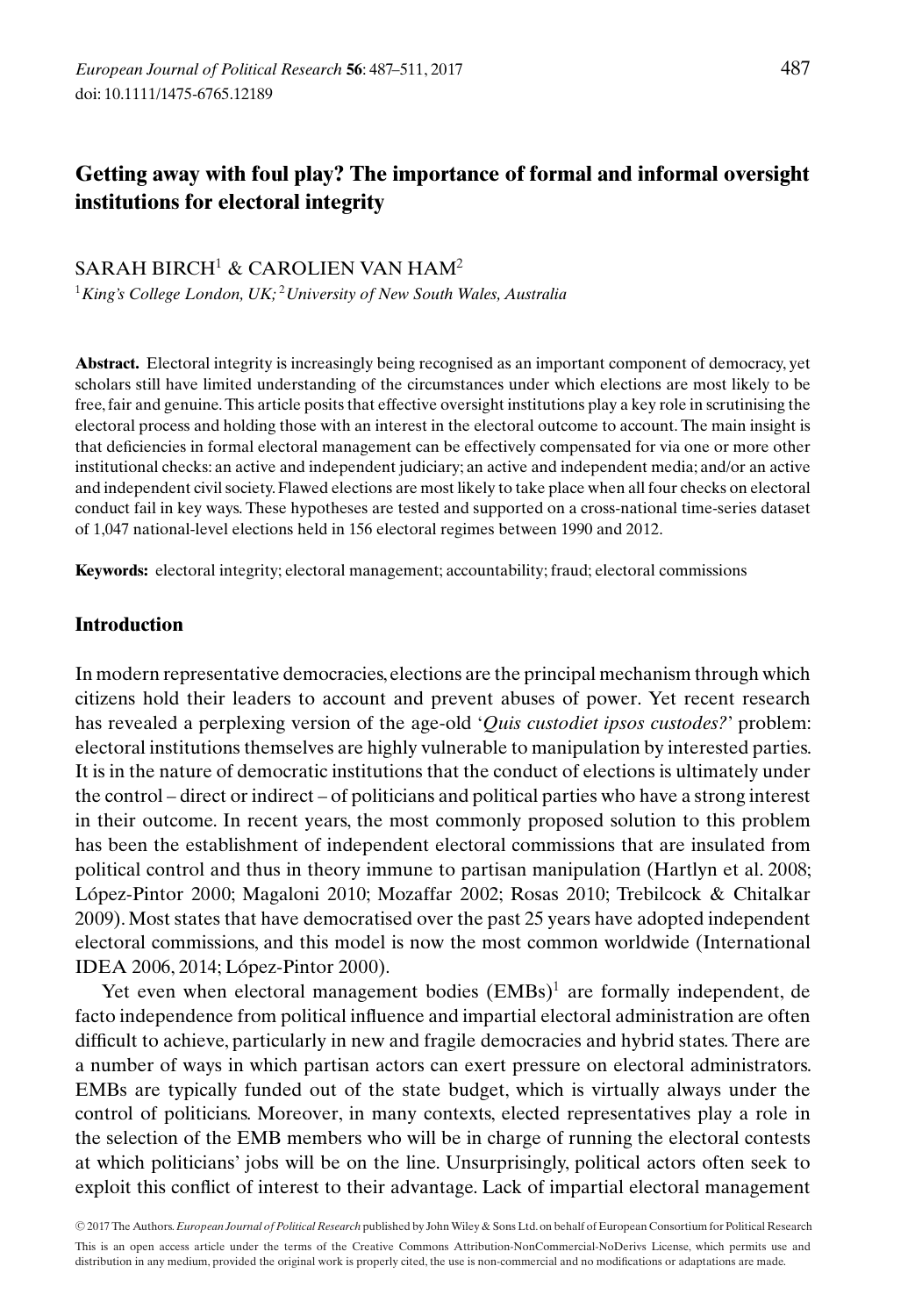has been found to be a serious threat to electoral integrity in many states (Hamberg & Erlich 2013; Hartlyn et al. 2008; Kelley 2012; Norris 2015; Trebilcock & Chitalkar, 2009), and several empirical studies have found formal EMB independence to be of considerably less importance than the de facto impartiality of electoral officials (Birch 2011; Hartlyn et al. 2008; Norris 2015; Opitz et al. 2013). This suggests that though formal EMB independence may help in maintaining electoral integrity, other actors may be equally – if not more – important in fostering impartiality. Up to now, the rigorous testing of alternative pathways to good electoral governance has been hampered by lack of comprehensive cross-national data on electoral governance. The recent release of the Varieties of Democracy (V-Dem) dataset provides a solution to this problem, opening the way for more detailed analysis of electoral management body impartiality than has heretofore been possible (Coppedge et al. 2016).

Situating itself in a growing body of work that analyses relationships among the disaggregated components of democracy (Coppedge et al. 2011), this article offers a novel theoretical account of electoral oversight that views electoral integrity as being shaped by an array of institutional influences. The core theoretical contribution of the article is to show that elections of high integrity can be achieved *even in the absence* of impartial electoral management, if and when alternative formal and informal oversight institutions are present.

The article tests the presence of such substitution effects on a global set of elections held between 1990 and 2012 using the new V-Dem data on election integrity and de facto EMB autonomy (Coppedge et al. 2016). The argument advanced is that there is a core group of electoral oversight institutions that can – provided they are robust – serve as relatively effective checks on electoral conduct. It is argued that while an impartial EMB is one of those important oversight institutions, other formal and informal institutions can serve as effective substitutes when the independence of EMBs is threatened by partisan pressure. These institutions include the judiciary, the media and civil society, which can help maintain election integrity by compensating for lack of electoral administrator accountability.<sup>2</sup> Contrary to the mainstream view, which places emphasis on the inherent formal and informal characteristics of EMBs as the principal instruments of accountability, this alternative account sees an EMB as but one of a number of agents of accountability and shows that other institutions can effectively carry out the role of electoral oversight.

Given the central role that these alternative accountability agents can play in checking electoral abuse, the principal hypothesis to be tested in this article is that these institutions can largely compensate for deficiencies in electoral administration independence.<sup>3</sup> If this is true, it means that states can achieve acceptable levels of electoral integrity – understood here in terms of adherence to internationally accepted norms of electoral conduct during the pre-electoral, electoral and post-electoral components of the electoral cycle (Norris 2014) – even in the absence of impartial electoral administrators.This hypothesis is tested on a crossnational time-series dataset of 1,047 national-level elections held in 156 electoral regimes between 1990 and 2012. The results of the analyses demonstrate that when de facto EMB independence is low, media independence, independence of the judiciary and active civil society can, as predicted, compensate for the lack of administrative checks on electoral conduct. These novel findings have considerable implications for research on electoral integrity, as well as for practical electoral assistance activities.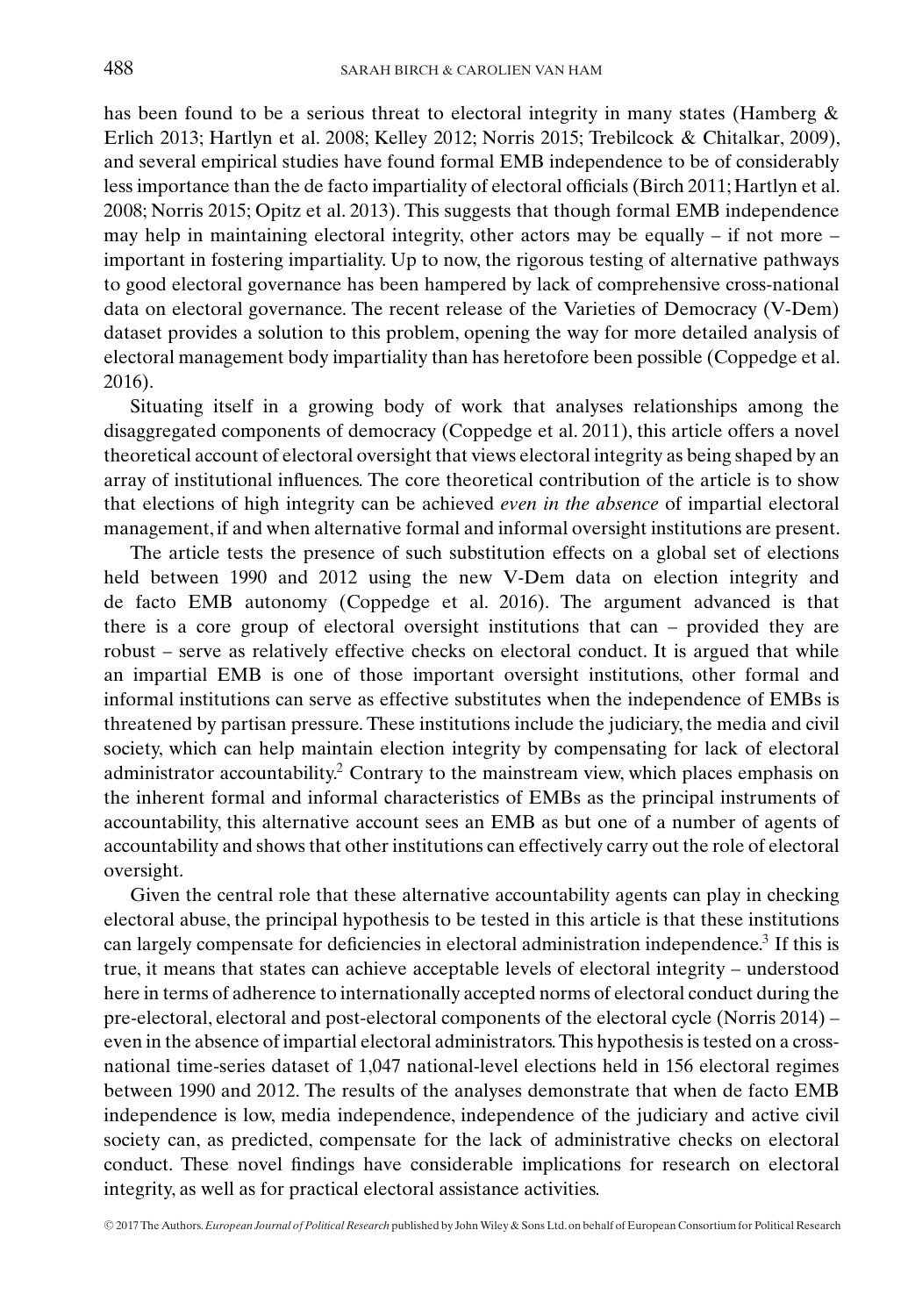#### **How accountable electoral governance is maintained**

Since the publication in 1748 of Montesquieu's *L'Esprit des lois*, political theorists and commentators have sought to invoke the idea of divided powers and the attendant checks they are seen to entail in order to argue that political accountability is best achieved through institutional oversight. As Montesquieu phrased it:

To prevent the abuse of power, 'tis necessary that by the very disposition of things power should be checked by power. A government may be so constituted, as no man shall be compelled to do things to which the law does not oblige him, nor forced to abstain from things which the law permits. (Montesquieu 1977: 200)

To this type of 'horizontal' accountability, which is a guarantor of rule of law, needs to be added the 'vertical', or political, accountability exercised in contemporary democracies by the citizenry over those who rule them (O'Donnell 1994, 1999). Schmitter (1999: 62, Note 4) suggests a third variation: 'oblique accountability', which refers to 'efforts by nonstate or semi-state institutions that seek to wield countervailing powers in order to hold rulers accountable, not just for their legal transgressions but also for their political misdeeds, but depend on their oblique capacity to enhance citizen awareness and collective action in order to back up their actions'.Understood in this sense, the oblique accountability exercised by extra-state institutions can be seen as a supplementary form of accountability that works to ensure that state actors refrain from abusing the powers they hold.

Within this framework, electoral administration institutions can be seen as 'agents of accountability' (Diamond et al. 1999:  $3$ ),<sup>4</sup> but also as objects of accountability. Elections are the primary mechanism through which the citizenry exercises vertical (political) accountability, which it does retrospectively by sanctioning unsatisfactory performance (Manin et al. 1999; Mulgan 2003: 41). At the same time, electoral administration institutions must be subject to a degree of simultaneous horizontal (legal) accountability if they are to retain their character as institutions that guarantee a level playing field and impartial conduct in the elections.

Independent electoral commissions are one manifestation of the principle of horizontal accountability, in that they are designed to ensure that electoral rules and legislation shaped by partisan lawmakers are implemented in an impartial manner, such that those who framed the law are nevertheless subject to it in the same way as other actors. From the point of view of electoral governance, the problem with this set-up is that electoral institutions rarely have the constitutional standing of the other branches of power, and they are ultimately reliant on politicians and politicised administrators who typically agree their budgets, appoint their members and are in a position to exert forms of subtle pressure. In some cases, partisan actors also offer illicit inducements to electoral officials to help facilitate particular electoral outcomes. This opens a vulnerability which even formally independent EMBs are often powerless to resist. Thus statutory guarantees of political independence do not always translate into de facto impartiality, and electoral commissions can fall under the sway of incumbent political forces. The most commonly proposed remedy in this context is to bolster formal EMB independence, and the establishment of independent, professional EMBs has been a core aspect of the set of tools used by electoral assistance providers and advisers to newly democratic states (Goodwin-Gill 1994; López-Pintor 2000; Ottoway 2003;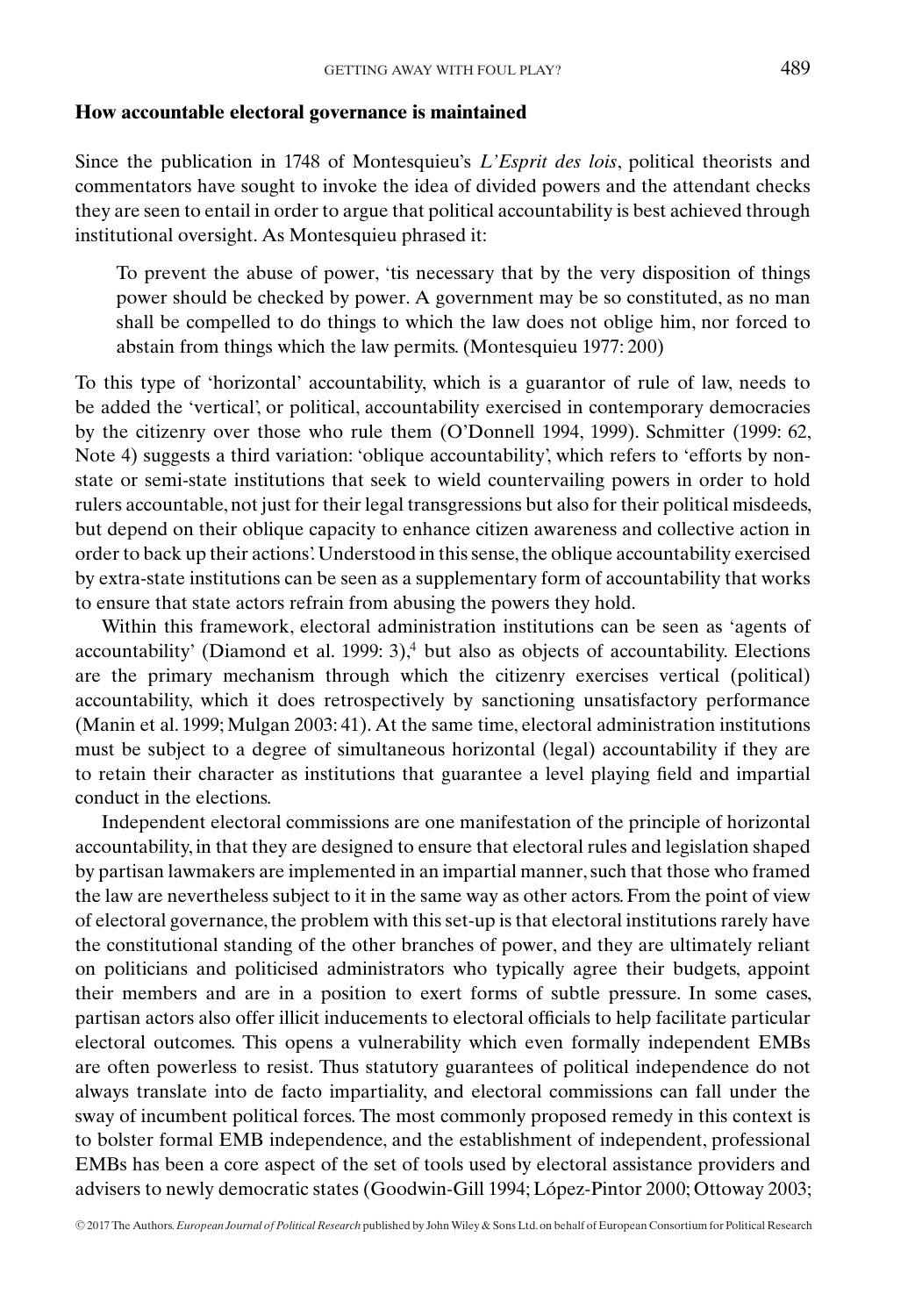Pastor 1999). Yet absent a means of overcoming the fundamental structural problem of vulnerability to political pressure, many formally independent EMBs have failed to perform professionally (Bader 2012; Elklit & Reynolds 2002; Hamberg & Erlich 2013; Norris 2015; Pastor 1999; Schaffer 2008). Not only does lack of professionalism have a negative impact on electoral integrity, but it can also lower voter confidence in the electoral process (Atkeson & Saunders 2007; Bowler & Donovan 2014; Bowler et al. 2015; Hall et al. 2009; Kerr 2013; McAllister & White 2011; Norris 2014, 2015; Schedler 2013).

Professionalism requires both impartiality and capacity. It should be stressed that independence of EMBs from partisan influence entails impartial decision making, though it does not necessarily require complete disassociation from partisan actors. Indeed, electoral commission members are in many contexts appointed by political parties; this does not in and of itself mean that they behave less professionally, and the academic jury is still out on whether the involvement of political parties in the selection of EMBs members has a negative impact on overall election quality (Birch 2011; Estévez et al. 2008; Rosas 2010; Hartlyn et al. 2008; Opitz et al. 2013).

This is where additional accountability agents are helpful in maintaining professional electoral management.O'Donnell (1999: 41) remarks that 'to a large extent the effectiveness of horizontal accountability depends not just on single agencies dealing with specific issues but on a network of such agencies that includes courts committed to supporting this kind of accountability'.5 Whitehead (2006) also highlights the complementary role of different formal and informal institutions in the electoral context.

Dunn (1999: 337–339) notes that there are two broad 'surveillance' approaches through which citizens can hold public officials accountable between elections: the criminal justice system, and regimes of freedom of information. The traditional means of checking executive abuse of power has been the judiciary, which in many contexts enjoys relative autonomy by virtue of the professional training and role socialisation of judges, and also due to the fact that judges generally control recruitment to this branch of the state. Judges often enjoy greater popular confidence and trust than elected politicians, despite the lack of formal popular control over this branch of power; independent judiciaries can therefore help to bolster horizontal accountability and protect democracy (Eisenstadt 2006; Gibler & Randazzo 2011; Moraski 2009). In the electoral sphere, the judiciary plays a formal role in adjudicating disputes in most contemporary states (International IDEA 2010: 62–80). Even in contexts where the judiciary is subject to considerable political pressure, it can still be an effective venue for addressing electoral disputes (Popova 2006). More recently, separate electoral courts and independent dispute resolution bodies have become more common as part of the general trend toward the 'judicialisation' of electoral administration (International IDEA 2010: 43). There is some empirical evidence that independence of judicial bodies is associated with better quality elections (Van Ham 2012).6

The 'network' of accountability relevant to electoral governance also includes the media and civil society, which exert oblique accountability, or in Lindberg's (2013: 215) terminology, 'societal accountability'. Unlike the judiciary, the media do not have formal powers in adjudicating electoral disputes. Yet the broadcast, print and – increasingly – social media nevertheless play important roles in virtually all aspects of the electoral process.7 As O'Donnell (1999: 30) notes, the media in new democracies 'tend to become surrogate courts'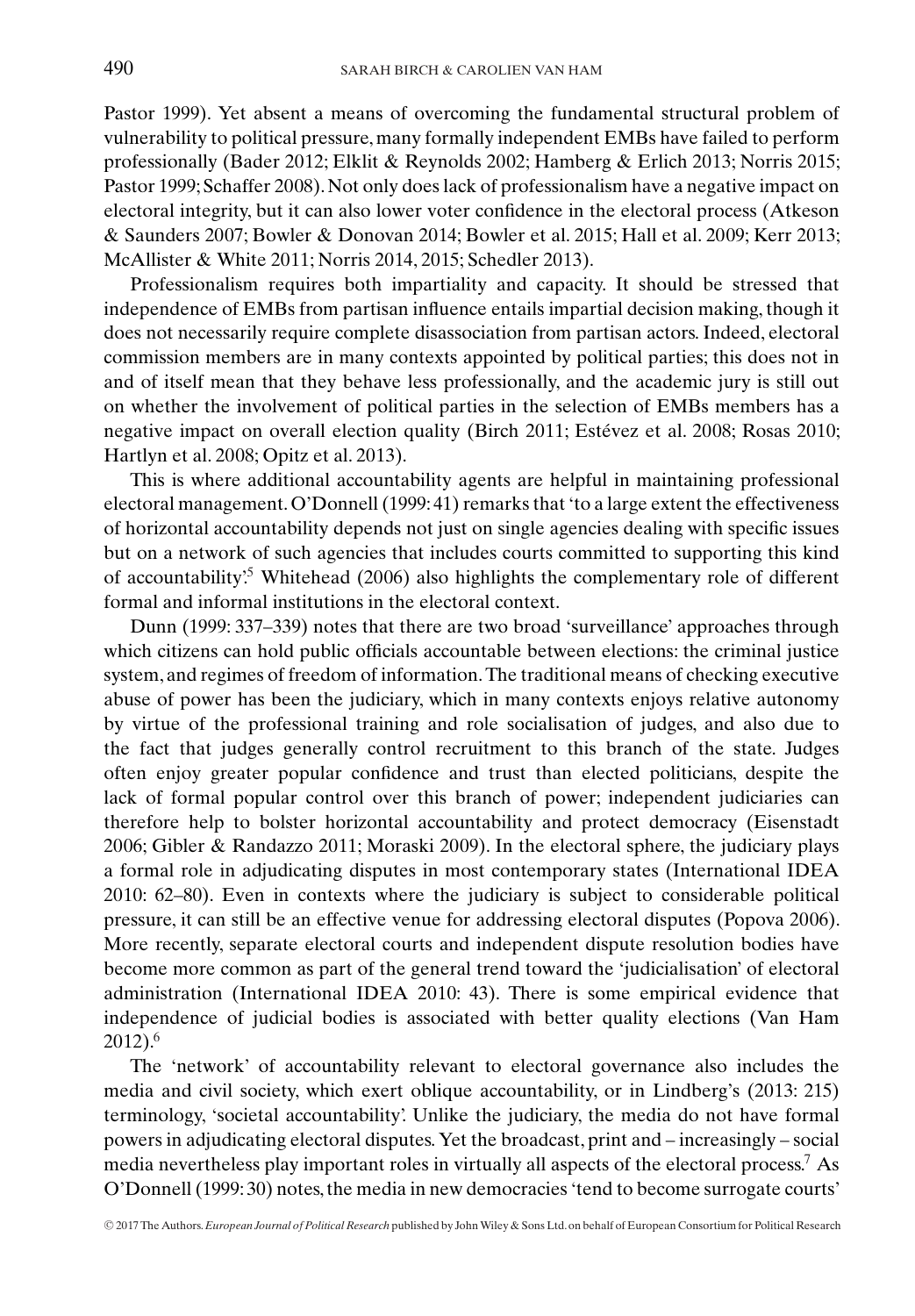in that they 'expose alleged wrongdoings, name those supposedly responsible for them, and give whatever details they deem relevant'. The media play a role in informing the public about misconduct, which is a necessary precursor to popular mobilisation against abuse (Fearon 2011; Norris et al. 2015). By monitoring EMBs and political actors and publicising evidence of electoral abuse during the election campaign, on election day and after the election, the media serve to expose misconduct and condemn it. It is rare that public figures do not feel obliged to address allegations of electoral impropriety exposed in the media, and rare also that such allegations do not affect popular attitudes toward the electoral process. Indeed, previous research has found that media freedom is a strong predictor of electoral integrity (Birch 2011; Van Ham 2012; Schedler 2013: 225; Simpser 2013:  $54-56$ ).<sup>8</sup>

Civil society organisations are the third oversight institution that we might anticipate would serve to keep EMBs on the straight and narrow. These organisations often engage in domestic election observation to monitor electoral processes and are typically pivotal in pushing for electoral reform once elections are over (Grömping 2016). Civil society organisations that seek to promote election integrity work in concert with the media to monitor electoral processes and publicise allegations of abuse. They typically employ more systematic and rigorous information-collection techniques than journalists, and a wellstaffed organisation normally has a larger grassroots presence than any media organisation could hope to achieve. Civil society organisations are thus an excellent source of potentially newsworthy information for journalists, and they are usually all too happy for the media to help publicise their findings. In addition, these organizations are pivotal in signaling areas that need electoral reform and promoting such reform once elections are over. The promotion of reform can occur via various pathways, ranging from informal channels of communication with EMBs in order to alert them to problems as they are identified, to lobbying politicians and political parties and organising citizen protests to promote (and if needed, demand) reform, as well as seeking change through formal institutions of electoral justice by lodging complaints about the electoral process and by collecting evidence that can be used in legal proceedings stemming from election-related crimes (Bjornlund 2004; Grömping  $2016$ .<sup>9</sup>

Though the institutional autonomy of EMBs undoubtedly has a range of historical causes that vary from state to state (Mozaffar 2002; Gazibo 2006), the above considerations suggest that at any given point in time, electoral management bodies are subject to pressure from various sources, and in the absence of effective oversight by other institutions, they are largely accountable to political actors. Under these circumstances, EMBs risk succumbing to political pressure and deviating from professionalism. Yet, our core argument in this article is that when there are other effective oversight institutions, including the formal institution of the judiciary and the informal institutions of the media and civil society, relatively high electoral integrity can still be achieved, even if de facto EMB independence is lacking.

The analysis in subsequent sections is designed to test the following hypotheses: (1) that robust oversight by the judiciary, the media and civil society contribute *directly* to electoral integrity; and (2) that there is a substitution effect whereby these oversight mechanisms provide *compensating* checks on electoral conduct if de facto EMB independence is lacking. These hypothesised relationships are represented schematically in Figure 1.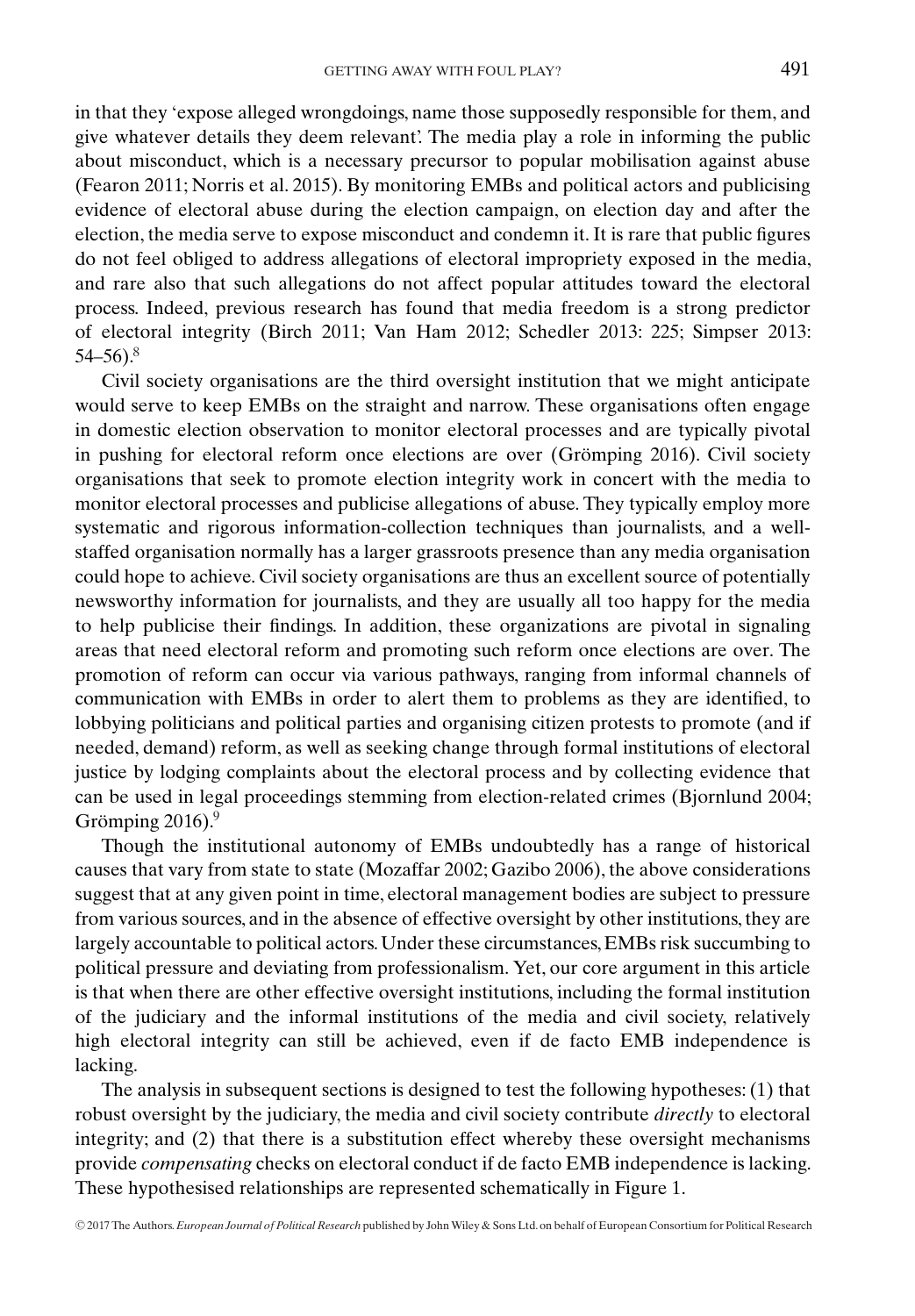

*Figure 1.* Hypothesised relationships: Oversight institutions and election integrity.

### **Data and methods**

These hypotheses are tested on a cross-national time-series dataset of 1,047 nationallevel elections held in 156 electoral regimes between 1990 and 2012, using data from the Varieties of Democracy project, a new comprehensive dataset on democracy that includes data on almost 400 indicators of democracy in 173 countries around the world from 1900 to 2012 (Coppedge et al. 2016).<sup>10</sup> The country-expert data is combined into countryyear estimates using Bayesian ordinal item-response theory models developed by a set of methodologists (Pemstein et al. 2015). In this article we use the V-Dem v6.1 data (Coppedge et al. 2016) on election integrity, the autonomy and capacity of electoral management bodies, and the presence of domestic observers. Our other variables are derived from International IDEA (2006, 2014), the World Development Indicators, the Organisation for Economic Cooperation and Development (OECD) Creditor Reporting System dataset, the National Elections across Democracy and Autocracy (NELDA) dataset (Hyde & Marinov 2012) and the Cingranelli-Richards Human Rights dataset (Cingranelli et al. 2014; Teorell et al. 2016). Each variable is described in more detail below. We include all states that held multiparty national elections between 1990 and 2012. The elections included are national-level presidential and parliamentary elections that allowed for de jure multiparty competition.

#### *Electoral integrity*

As overall measures of electoral integrity often include evaluations of EMB autonomy and media independence, we use a measure of electoral integrity that explicitly excludes those aspects, taking the average of a number of specific problems that can occur in elections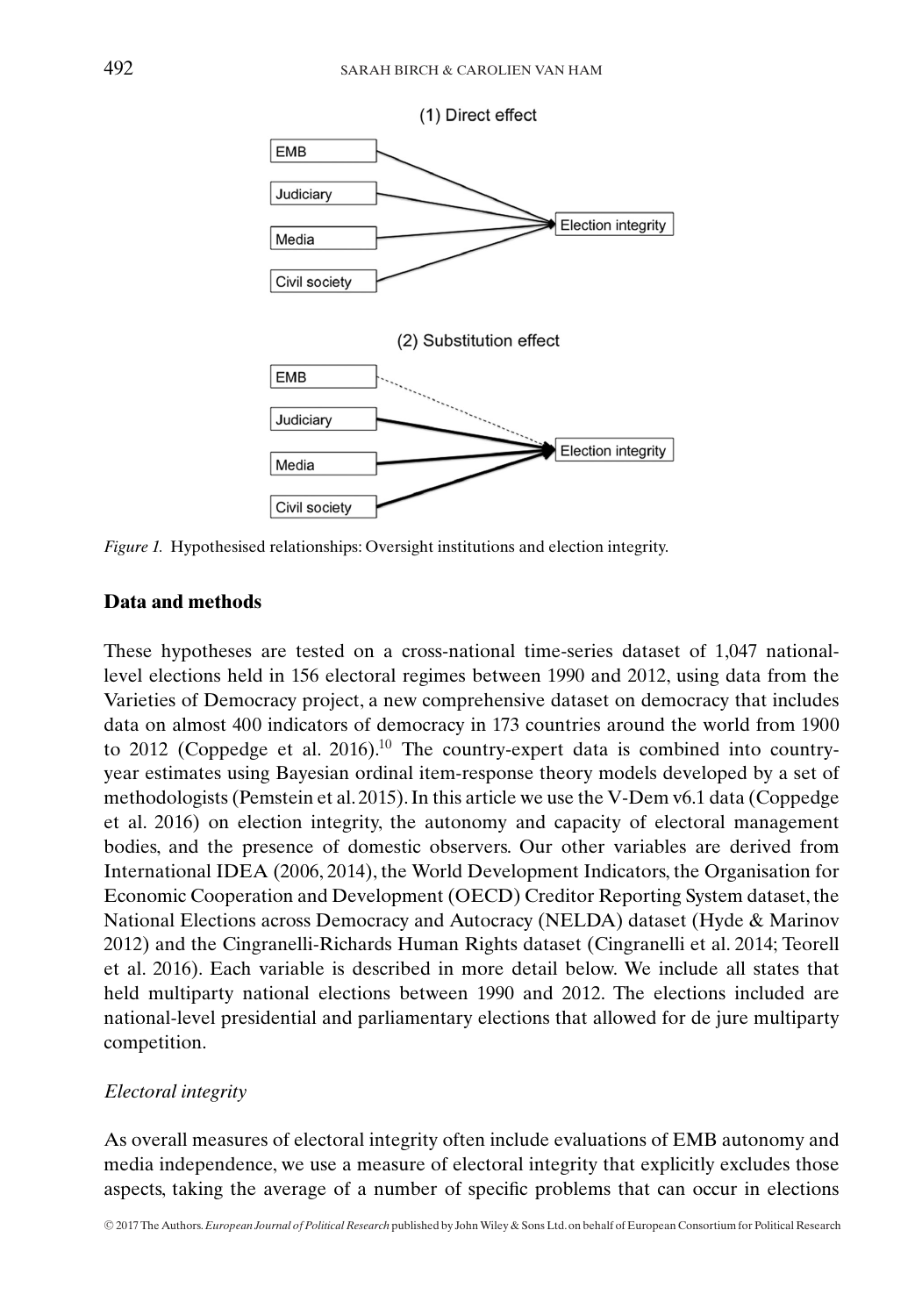and that signal compromised electoral integrity (Birch 2011; Norris 2014). We include the following: vote buying, government intimidation, election violence and other irregularities such as the use of double identification and ballot-stuffing. Country experts were asked to evaluate for each election to what extent these irregularities were present. Responses varied on a five-point ordinal scale from 0 to 4, ranging from widespread presence of irregularities to the absence of irregularities.<sup>11</sup> We validate our measure of electoral integrity with the overall measure of electoral integrity included in the V-Dem dataset.12 The correlation between our measure and this overall measure is 0.86, indicating that our dependent variable captures electoral integrity well while avoiding overlap with our key independent variables.13

# *De jure EMB independence*

De jure EMB independence was coded using IDEA cross-sectional data on electoral management institutions (International IDEA 2006). IDEA distinguishes three models of electoral management: governmental, mixed and independent. Under the governmental model, 'elections are organized and managed by the executive branch through a ministry (such as the Ministry of the Interior) and/or through local authorities' (International IDEA 2006: 7). The independent model implies that 'elections are organized and managed by an EMB that is institutionally independent and autonomous from the executive branch of government' (International IDEA 2006: 7).This means that EMBs manage their own budget and are not accountable to the executive, though they are in practice often accountable to the legislature, the judiciary or the head of state. Finally, in the mixed model, the organisation of elections and implementation of electoral legislation generally lies with a government department and/or local government, while policy, monitoring and supervisory functions are located in an organisation independent of the executive (International IDEA 2006: 8).14 Since we are interested in the potential causal relationship between EMB independence and electoral integrity, we use the IDEA data from 2006 (instead of the updated data from  $2014$ ).<sup>15</sup>

# *De facto EMB independence*

De facto EMB independence is measured using the Varieties of Democracy dataset indicator of EMB autonomy. EMB autonomy was measured by asking experts to evaluate 'Does the Election Management Body (EMB) have autonomy from government to apply election laws and administrative rules impartially in national elections?'.Answers could vary on a five-point ordinal scale, ranging from full EMB partiality to full EMB impartiality.16 We again use the transformed item response theory variable (Pemstein et al. 2015), resulting in a continuous variable of EMB autonomy that varies from low to high autonomy, and rescale it so as to vary from 0 to 4.

### *Independence of the judiciary, media and civil society*

Data on the independence of the judiciary, the media and civil society were taken from the Cingranelli and Richards Human Rights dataset (Cingranelli et al. 2014), as provided in the Quality of Government dataset (Teorell et al. 2016). Independence of the judiciary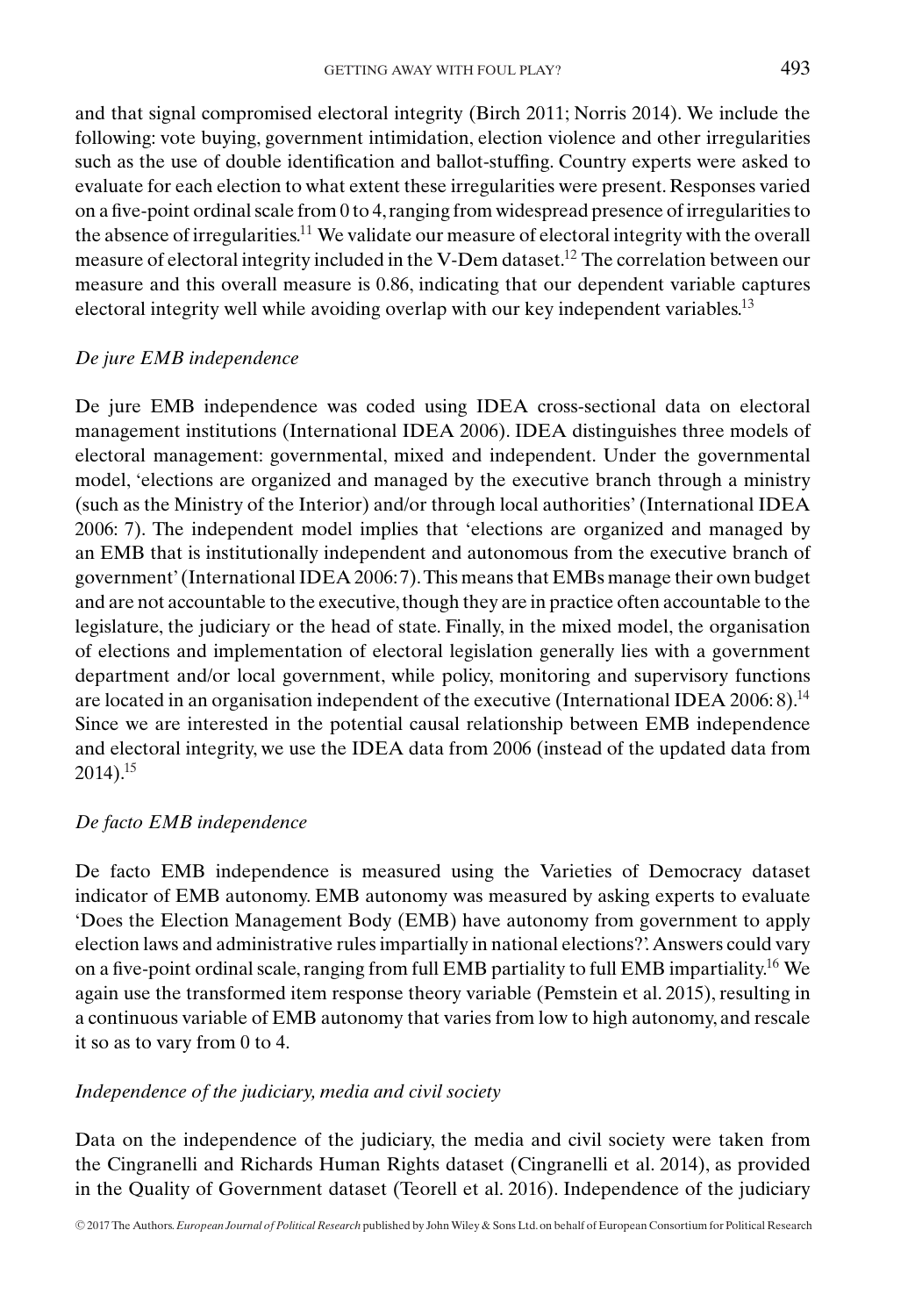indicates 'the extent to which the judiciary is independent of control from other sources, such as another branch of the government or the military'. Independence of the media indicates 'the extent to which freedoms of speech and press are affected by government censorship, including ownership of media outlets'. Both variables are coded on a three-point scale ranging from not independent to independent.<sup>17</sup> Independence of civil society is measured by the Cingranelli and Richards indicator on freedom of assembly and association. This variable indicates 'the extent to which the freedoms of assembly and association are subject to actual governmental limitations or restrictions (as opposed to strictly legal protections)' (Teorell et al. 2016), and provides a good indication of the de facto freedom of civil society organisations to operate as checks on electoral conduct. It is also coded on a three-point scale ranging from not free to free.<sup>18</sup> As a robustness check, we run analyses using measures of judiciary, media and civil society independence based on V-Dem data that are reported in the Online Appendix.19

# *Control variables*

*EMB capacity, international and domestic observers and democracy aid.* Given the likely importance of EMB capacity in shaping the degree to which EMBs operate autonomously and professionally in practice, we include EMB capacity as a control variable using the V-Dem indicator for EMB capacity that varies from 0 to 4, indicating low to high capacity.<sup>20</sup>

*International observers and democracy aid.* Since the international community has been increasingly active in monitoring and supporting elections in new democracies, we include two control variables that measure the involvement of international actors. The first is whether or not international election observers were present, based on data from the NELDA dataset (Hyde & Marinov 2012). The second is the degree to which countries received democracy and election assistance from the international community, based on data from the OECD Creditor Reporting System.21

*Domestic observers.* In addition to international observers, domestic observers are likely to contribute positively to election integrity. We measure the presence of domestic election observers using data from the V-Dem dataset and check the robustness of results using the indicator for domestic observers from the Quality of Elections dataset (Kelley  $&$  Kolev 2010).

*Economic, institutional and regional control variables.* Finally, we control for a number of variables that have been found to explain cross-national variation in election integrity, such as gross domestic product (GDP) per capita (current US\$) and GDP per capita growth (annual percent) (Birch 2011;Norris 2015; Schedler 2013; Simpser 2013),legislative electoral system type (Birch 2011; Lehoucq & Kolev 2015), as well as type of election (legislative, executive or concurrent) and region.<sup>22</sup> Data for the economic variables derive from the World Development Indicators, $23$  and data for legislative electoral system type are based on coding by V-Dem and the Database of Political Institutions data available in the Quality of Government dataset (Teorell et al. 2016).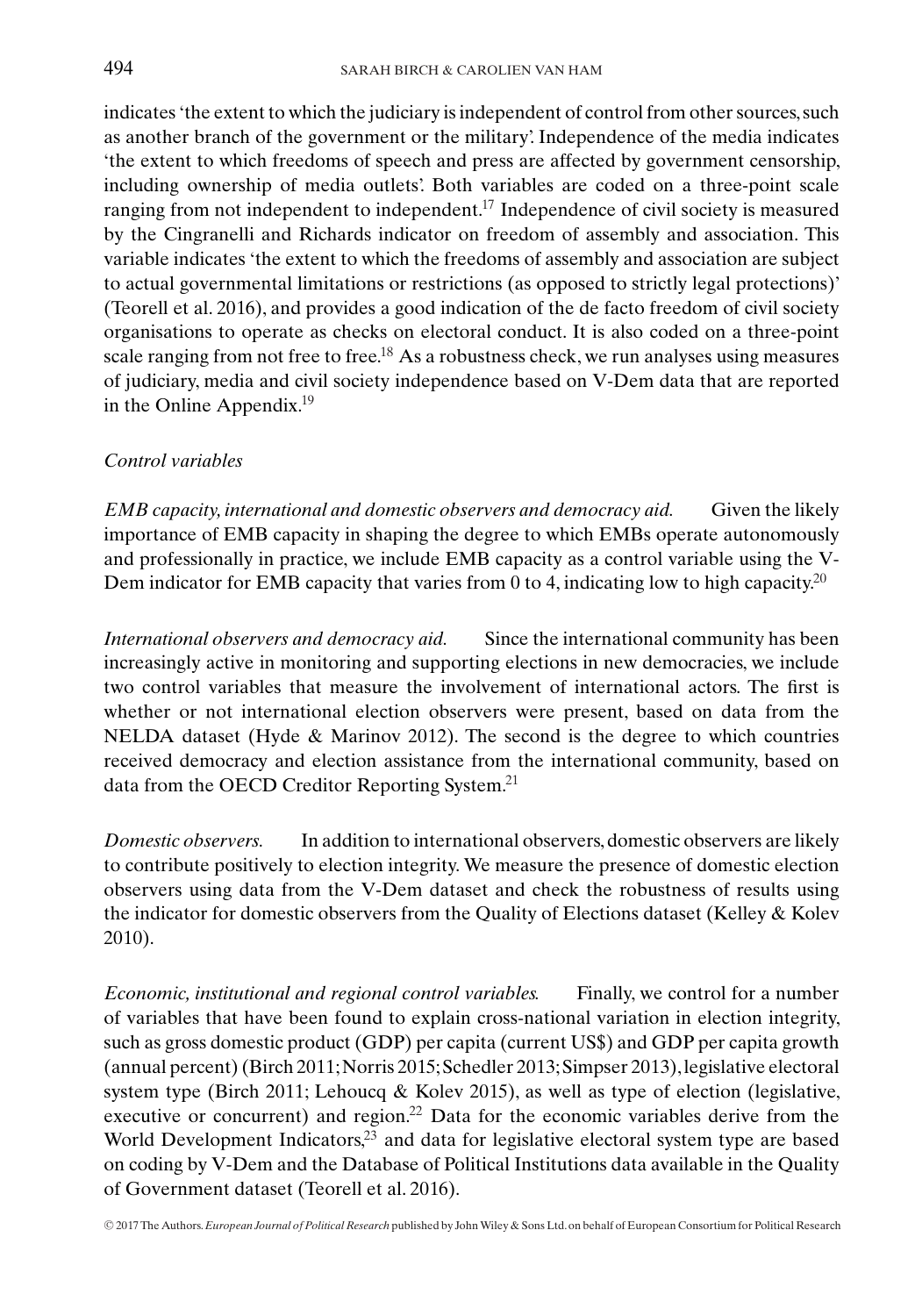|                                                  | Model 1: Full model<br>random effects | Model 2: Full model<br>fixed effects |  |
|--------------------------------------------------|---------------------------------------|--------------------------------------|--|
| Independent variables                            |                                       |                                      |  |
| De jure EMB independence $(0-1)^a$               | $-0.075(0.090)$                       |                                      |  |
| De facto EMB independence $(0-4)$                | $0.320***(0.023)$                     | $0.319***(0.025)$                    |  |
| Independence of judiciary (0-2)                  | $0.070***$ (0.019)                    | $0.041^* (0.020)$                    |  |
| Independence of media (0-2)                      | $0.074***(0.019)$                     | $0.066$ *** $(0.019)$                |  |
| Civil society freedom $(0-2)$                    | $0.054^{**}$ (0.018)                  | $0.037^* (0.019)$                    |  |
| Control variables                                |                                       |                                      |  |
| EMB capacity $(0-4)$                             | $0.165***(0.031)$                     | $0.132***(0.035)$                    |  |
| International observers present? $(0-1)$         | $-0.017(0.022)$                       | 0.007(0.023)                         |  |
| Domestic observers present? $(0-1)$              | $0.070 + (0.042)$                     | $0.084 + (0.043)$                    |  |
| GDP per capita annual growth % $(-45 + 104)$     | $-0.005***(0.001)$                    | $-0.006***(0.001)$                   |  |
| Real GDP per capita log (current US\$ (4.8-11.4) | $0.043^*$ (0.017)                     | 0.003(0.019)                         |  |
| Legislative electoral system majoritarian (0-1)  | $-0.132***$ (0.031)                   |                                      |  |
| Type of election $(0-1)^b$                       |                                       |                                      |  |
| Executive                                        | $-0.025(0.022)$                       | $-0.022(0.022)$                      |  |
| Concurrent                                       | $-0.020(0.027)$                       | $-0.011(0.027)$                      |  |
| Constant                                         | $0.960***(0.185)$                     | $1.169***(0.169)$                    |  |
| $R^2$ (overall)                                  | 0.762                                 | 0.686                                |  |
| N level 1 (elections)                            | 847                                   | 847                                  |  |
| N level 2 (countries)                            | 146                                   | 146                                  |  |

*Table 1.* De jure and de facto EMB independence and election integrity

Notes: Time-series cross-sectional analyses, random effects model 1, fixed effects model 2. P-values:  $+0.1$ ;  $*0.05$ ;  $*0.01$ ;  $*0.01$ . Standard errors in parentheses. <sup>a</sup>De jure EMB independence is coded as a dummy variable where 0 includes governmental and mixed types and 1 includes independent EMBs. bLegislative elections are the reference category. In model 1, regional dummies were also included as controls (coefficients not shown).

#### *Estimation strategy and robustness checks*

The initial estimation strategy is time-series cross-national analysis with random effects for our model including de jure EMB independence (Table 1, model 1). A Hausman test indicates fixed effects should be used; this means that invariant variables including de jure EMB independence must be excluded from the model. As de jure EMB independence does not affect election integrity significantly, all our subsequent models are estimated using timeseries cross-national analysis with fixed effects (Table 1, model 2 and Table 2). To check the robustness of our results, the Online Appendix reports results for (1) models specifying the judiciary, media and civil society variables as categorical variables instead of continuous and specifying these variables using V-Dem data; (2) models with jackknife standard errors to check whether the results might be shaped by specific countries in our sample; and (3) models with a smaller sample excluding Western liberal democracies and models with a larger sample including election years before 1990. The results do not change substantively in these alternative model specifications.24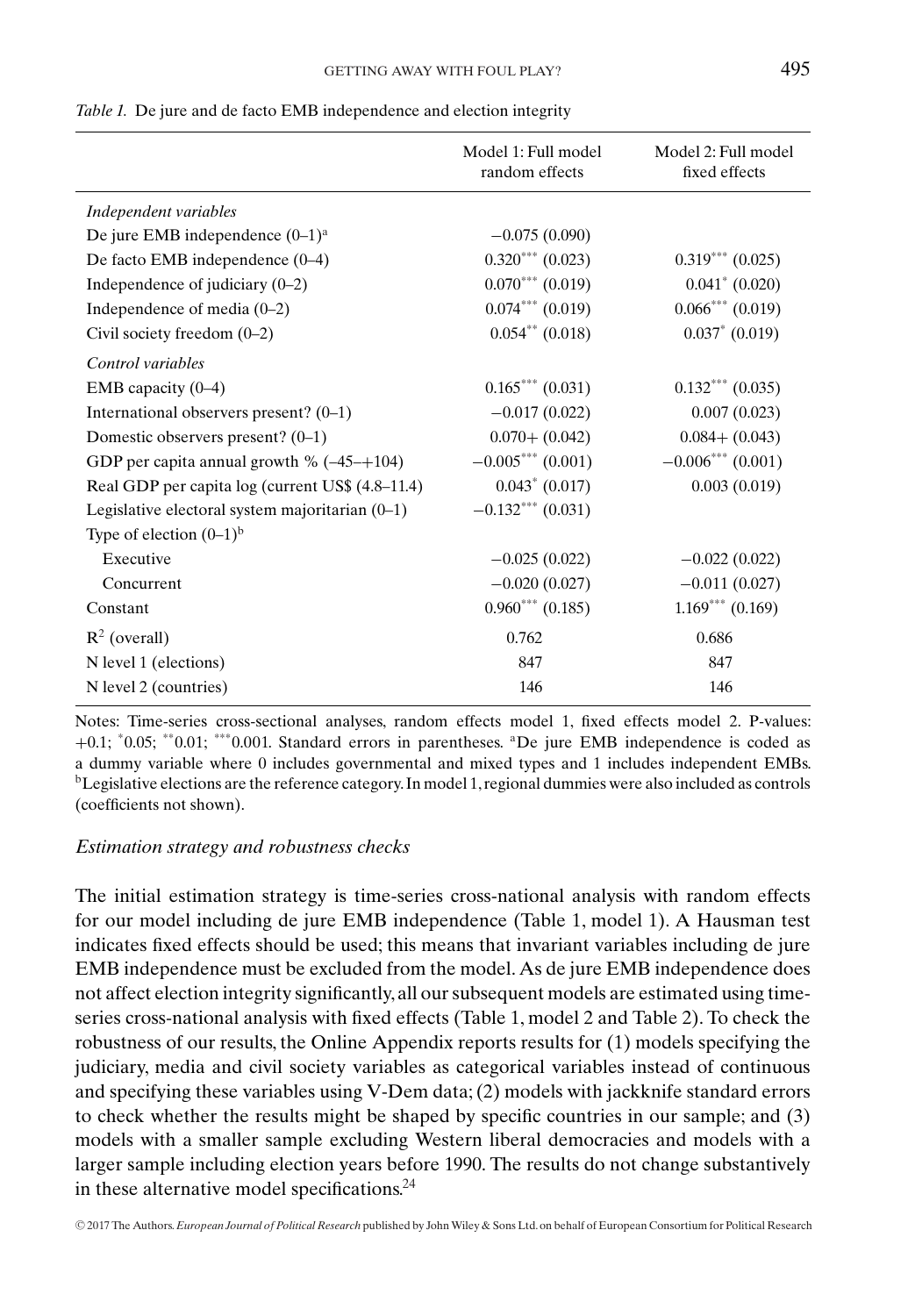| Model 1<br>Interaction<br>judiciary | Model 2<br>Interaction<br>media | Model 3<br>Interaction<br>civil society |
|-------------------------------------|---------------------------------|-----------------------------------------|
|                                     |                                 |                                         |
| $0.370***(0.028)$                   | $0.362***(0.028)$               | $0.387***$ $(0.031)$                    |
| $0.183***(0.043)$                   | $0.034 + (0.020)$               | $0.042^* (0.020)$                       |
| $0.060**$ (0.019)                   | $0.193***(0.042)$               | $0.065***(0.019)$                       |
| $0.037^*$ (0.018)                   | $0.037^*$ (0.018)               | $0.159***$ (0.038)                      |
|                                     |                                 |                                         |
| $-0.064***(0.017)$                  |                                 |                                         |
|                                     | $-0.053***$ (0.016)             |                                         |
|                                     |                                 | $-0.058***(0.016)$                      |
|                                     |                                 |                                         |
| $0.130***$ (0.034)                  | $0.134***$ $(0.034)$            | $0.123***(0.035)$                       |
| 0.007(0.023)                        | 0.003(0.023)                    | 0.006(0.023)                            |
| $0.076 + (0.043)$                   | $0.093^*$ (0.043)               | $0.077 + (0.043)$                       |
| $-0.005***$ (0.001)                 | $-0.006***$ (0.001)             | $-0.006***$ (0.001)                     |
| 0.003(0.019)                        | 0.002(0.019)                    | 0.002(0.019)                            |
|                                     |                                 |                                         |
| $-0.023(0.022)$                     | $-0.021(0.022)$                 | $-0.019(0.022)$                         |
| $-0.013(0.027)$                     | $-0.008(0.027)$                 | $-0.007(0.027)$                         |
|                                     | $1.090***$ (0.169)              | $1.097***$ (0.168)                      |
| 0.367                               | 0.364                           | 0.366                                   |
| 847                                 | 847                             | 847                                     |
| 146                                 | 146                             | 146                                     |
|                                     | $1.115***$ (0.168)              |                                         |

|  |  | Table 2. Oversight institutions and election integrity |  |  |  |
|--|--|--------------------------------------------------------|--|--|--|
|--|--|--------------------------------------------------------|--|--|--|

Notes: Time-series cross-sectional analyses, fixed effects. P-values:  $+0.1$ ;  $*0.05$ ; \*\*0.01; \*\*\*0.001. Standard errors in parentheses. <sup>a</sup>Legislative elections are the reference category.

### **Results**

Regarding formal, de jure EMB independence, only 25 (16.5 per cent) of the countries in our sample have an EMB that is governmental, 24 (16 per cent) have EMBs that have a mixed model and 102 (67.5 per cent) have formally independent EMBs (International IDEA 2006).25 Figure 2 shows the descriptive relation between formal EMB independence and election integrity in our sample of third and fourth wave regimes. Clearly, the descriptive relation between formal EMB independence and election integrity is the reverse of what one would hope to find: in countries with governmental models, election integrity appears to be *higher* than in countries with formally independent EMBs and mixed models.<sup>26</sup>

This suggests, in line with previous research, that what may really matter for securing electoral integrity is the way EMBs function in practice – that is, their degree of de facto independence. Although establishing formally independent EMBs is undoubtedly a step in the right direction, in many of the countries studied here, EMBs acquired formal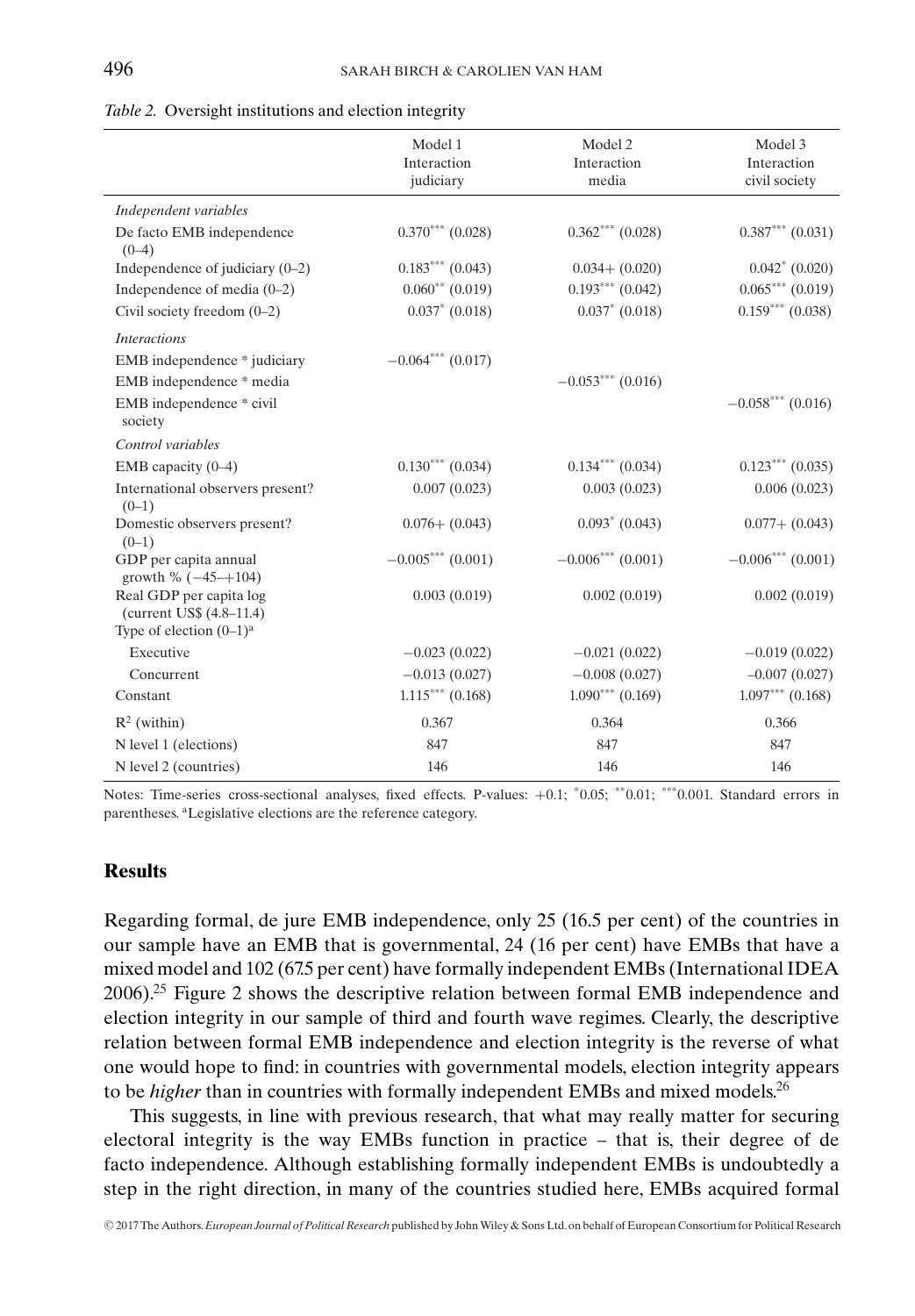

*Figure 2.* Formal EMB independence and election integrity.

independence as a *response* to problems with electoral conduct, which are unlikely to be resolved unless de facto independence is achieved in addition to de jure independence. Indeed, there is considerable variation in the degree of de facto EMB autonomy in the countries in our sample: the 1,047 elections for which we have data on EMB autonomy, the EMB was considered to act in an independent and impartial manner in 29 per cent of them, and 31 per cent of EMBs were scored as being 'almost' impartial. EMB autonomy was ambiguous in 16 per cent of cases; in 12 per cent of cases electoral authorities exhibited some partiality; and in another 12 per cent electoral authorities were manifestly under the political control of the incumbent government.27

To test the effect of de facto EMB independence as well as the other oversight mechanisms on election integrity, we carried out time-series cross-sectional analyses shown in Table 1. In line with the descriptive results presented above, the effect of de jure EMB independence is negative and insignificant. However, de facto EMB independence has a strong and significant effect on election integrity. A shift from the lowest to the highest value of de facto EMB autonomy corresponds to an increase in election integrity of about 32 per cent – that is, an increase of 1.3 on the electoral integrity scale (Table 1, model 2). As predicted, the presence of independent media and freedom for civil society organisations to operate also contribute significantly and positively to election integrity, as does the presence of an independent judiciary.

As regards the control variables, EMB capacity is, as expected, highly relevant to improving election integrity, even once de facto EMB autonomy is accounted for. The effect of international observers is insignificant, while the effect of domestic observers is positive and significant one-tailed. However, when analyses are done using the Kelley and Kiril (2010) measure for domestic observers, the effect is insignificant, suggesting that this effect might not be very robust. Effects for the remaining control variables are in line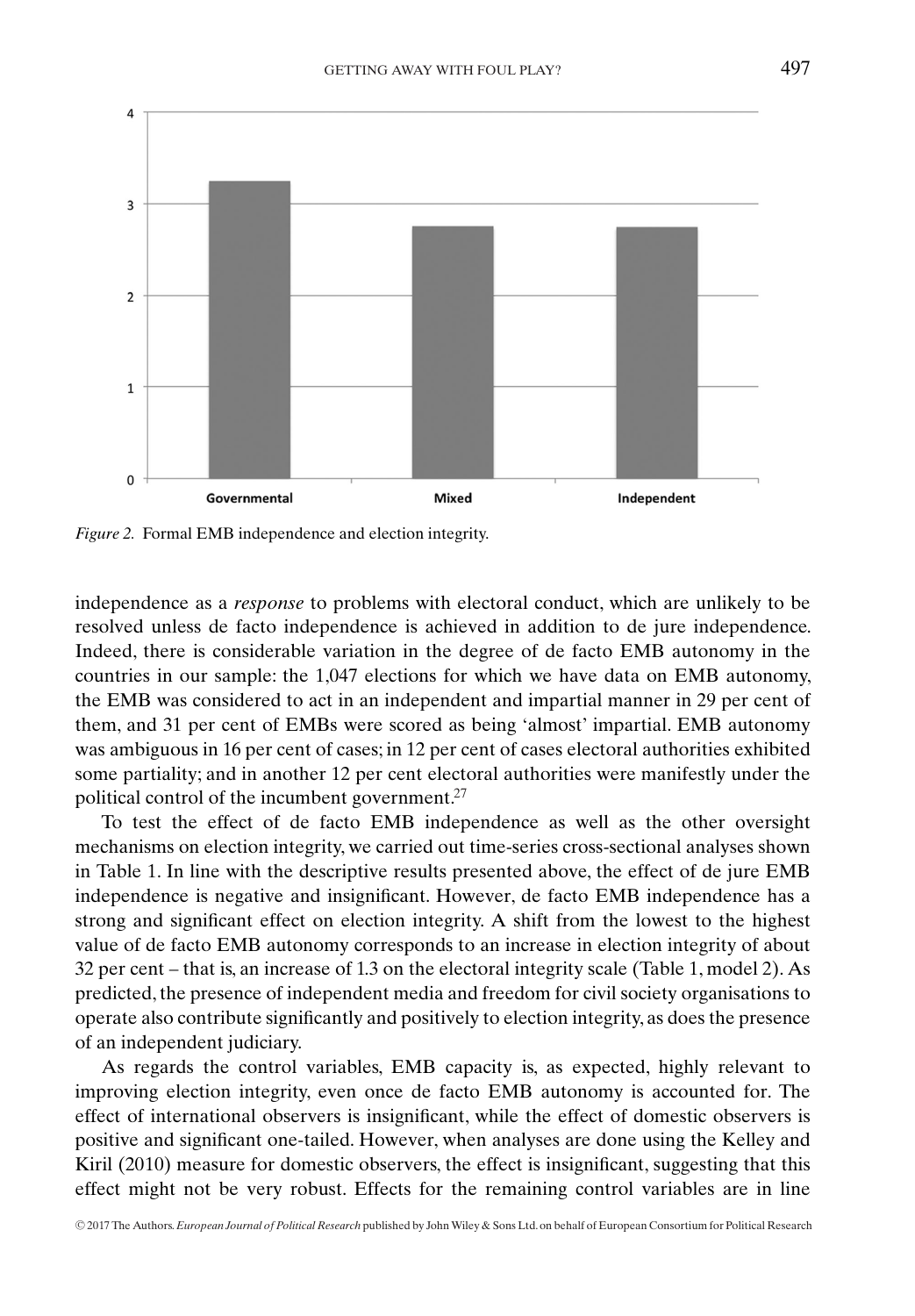with previous findings in the literature: higher economic development is associated with higher levels of election integrity, and higher economic growth undermines election integrity. Likewise, majoritarian electoral systems negatively affect election integrity.<sup>28</sup> Results using fixed effects shown in model 2 indicate that most of these findings are robust also when using fixed effects, with the exception of the level of economic development, which appears better to explain differences in election integrity between countries than change within countries over time.

Summarising the initial findings, de facto EMB independence appears to be more important than de jure EMB independence for electoral integrity, confirming the results of previous research. Apart from de facto EMB independence, the other formal oversight institution – the judiciary – as well as informal oversight institutions of media and civil society also contribute directly to strengthening electoral integrity, as predicted by our theoretical model.

Our core theoretical argument proposes that oversight institutions may be even more important for electoral integrity when EMBs fail in their task of administering elections impartially. Indeed, the fact that even in contexts of lacking EMB autonomy a significant proportion of elections was considered to be free and fair by experts<sup>29</sup> suggests the existence of alternative routes to achieving elections with high integrity. To test this hypothesis, Table 2 models the interaction effects between EMB autonomy and each of the three oversight mechanisms: judiciary, media and civil society.<sup>30</sup> The table demonstrates that the main effects found in Table 1 are confirmed: de facto EMB independence, judicial independence, media independence and civil society freedom exert strong direct effects on election integrity.The effects of control variables are also consistent with the results reported in Table 1.

Turning to the interaction effects, all run in the expected direction: as de facto EMB independence increases, the effects of the other oversight mechanisms on electoral integrity weaken, resulting in negative coefficients.To better interpret the interaction effects, as well as significance levels, Figure 3 shows the marginal effects of oversight mechanisms at different levels of de facto EMB independence.

As all three figures clearly show, when de facto EMB autonomy is very low, the effects of the other oversight mechanisms are strong and positive, only to decline as EMB autonomy increases. The effect of independent judiciaries on electoral integrity is strongest at the lowest levels of EMB autonomy, and declines as EMBs become more independent. At about 2 on the EMB autonomy scale (which corresponds to the transition from EMBs with ambiguous autonomy to EMBs that are considered almost and fully autonomous), the effect of the judiciary on electoral integrity is no longer significant. Turning to the other oversight mechanisms, there is also a clear conditional effect on electoral integrity: the presence of independent media and civil society appear to be most important for electoral integrity when de facto EMB independence is low. The pattern for civil society follows that of the judiciary, though the effect is somewhat less strong: civil society exerts a strong positive influence on election integrity at low levels of EMB autonomy and becomes insignificant at about 2, when EMBs move from ambiguous autonomy into being almost and fully autonomous.

The effect of independent media on election integrity is stronger: while also here the positive effect of independent media on electoral integrity is clearest when EMB independence is lower; it is only when EMBs become almost fully autonomous (at about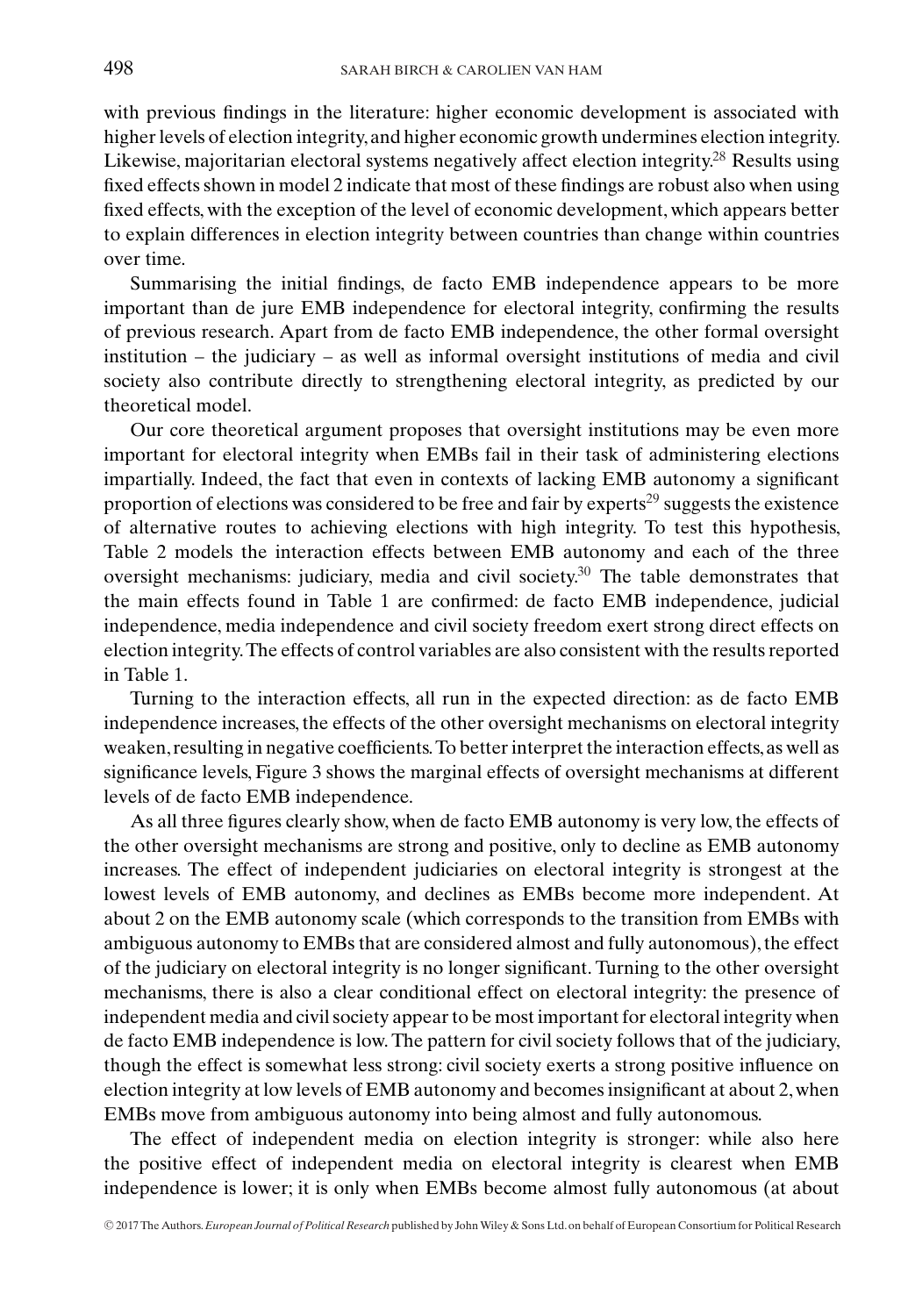

*Figure 3.* Marginal effects of oversight mechanisms on election integrity.

3 on the EMB autonomy scale) that the effect of media on election integrity becomes insignificant. By that point the EMB can guarantee clean elections without requiring vigilant media. Clearly, our second hypotheses is confirmed by the empirical analyses: it is when EMB independence is most severely lacking that other oversight mechanisms such as independent judges, independent media and active civil society can compensate and still secure free and fair elections.<sup>31</sup>

Robustness checks for the analyses reported here demonstrate that these results remain substantively similar under different model specifications (see the Online Appendix). Analyses modeling the CIRI variables as categorical variables demonstrate that what really matters is that the judiciary is fully independent and media and civil society are fully free for these oversight institutions to function as compensating checks on electoral conduct when EMB autonomy is low. Partial civil society freedom and partial judicial independence do not significantly strengthen electoral integrity. Partial media freedom still strengthens electoral integrity, however, indicating it is indeed a very important oversight institution that can compensate for failing EMB autonomy. Results modeling judicial, media and civil society independence using V-Dem measures confirm our findings for independence of the judiciary and the media. However, the conditional effect of civil society on election integrity is no longer significant. Results excluding Western liberal democracies do not affect our findings; all the results presented here are confirmed in this smaller sample. Finally, models with jackknife standard errors confirm the results presented here, as the interaction effects for independence of the media and civil society remain strong and significant, whereas the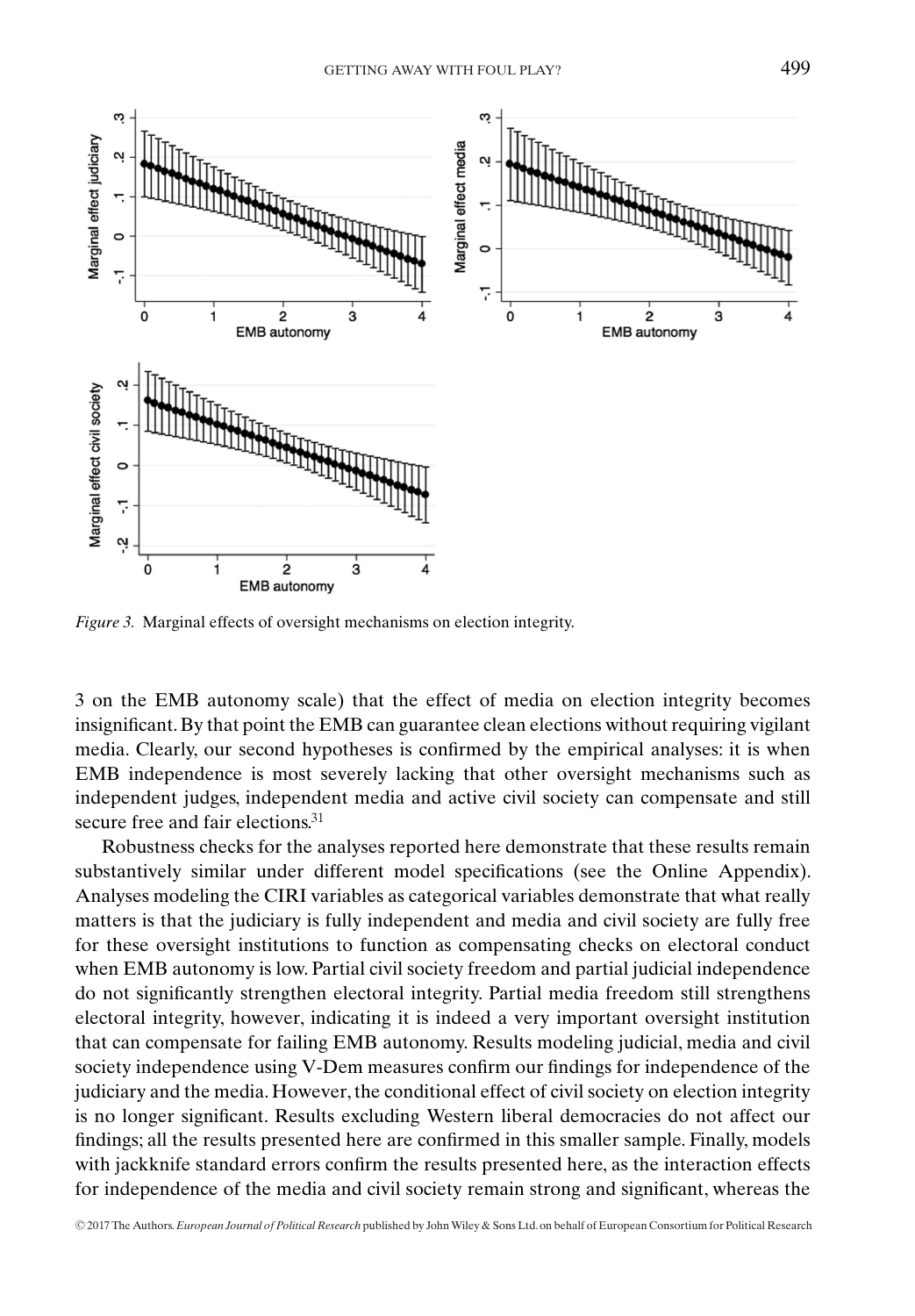effect of independence of the judiciary is still significant but somewhat weaker in these models<sup>32</sup>

# **Illustrating causal mechanisms: Case studies of The Gambia, Madagascar and Guinea-Bissau**

The Gambia, Madagascar and Guinea-Bissau are cases that exemplify the phenomenon described in this article and serve to probe the causal mechanisms behind it. In all three cases, independent and/or semi-independent accountability institutions helped to compensate for serious failings in election management, and in all cases the result was a reasonable level of election integrity for extended periods of time. The Gambia represents an example of judicial independence serving to prevent electoral abuse, Madagascar is provided as an example of the role of the media and Guinea-Bissau offers a useful case to illustrate how civil society can help to protect electoral integrity. Table 3 displays the development of key indicators over time for these three cases.

#### *Judicial independence in The Gambia*

The Gambian experience shows that, under the right conditions, relative judicial independence can serve to maintain electoral integrity in the absence of a de facto independent EMB. The Gambia is one of the few African states to have retained multiparty competition virtually intact since independence, having held regular competitive elections since independence in 1965 (Bendel 1999). Gambian elections in the 1970s and 1980s were not without their problems however (Bratton & Van de Walle 1997: 69), as the dominant People's Progressive Party regularly won in excess of four-fifths of the vote.

After elections of relatively high integrity in 1992, a 1994 *coup d'état* brought Colonel Yayah Jammeh to power. Jammeh then retired from the military and won the presidential election in 1996 as the leader of the newly formed Alliance for Patriotic Re-orientation and Construction (APRC); his party also won parliamentary elections – in which pre-coup parties were banned – the following year. Though the ban on pre-coup parties was lifted in 2001, the APRC nevertheless won the 2001, 2002, 2006 and 2007 elections comfortably. As Table 3 shows, election integrity fluctuated between 1992 and 2002, but remained relatively high from 2002 onwards.

While the 1996, 1997 and 2001 elections were deemed largely 'fair and orderly' (Saine 1997: 555; Bendel 1999; Wiseman 1998), competition was restricted in the 1996 and 1997 elections, and other problems such as high monetary barriers to candidacy, malapportionment and abuse of state resources affected election integrity (Hughes 2000; Saine 1997; Wiseman 1998). Most ominous, perhaps, was the fact that the party of the former military junta maintained a paramilitary posture throughout the campaign, engaging in voter intimidation and sporadic acts of violence (Hughes 2000; Wiseman 1998). Yet, from 2002 onwards, election integrity improved and remained relatively stable, attesting to the fact that elections afforded relatively open competition.

At the same time, de facto EMB autonomy was very low throughout the entire period, with the exception of the 1992 elections. From 1996 onwards, the electoral management body received markedly lower scores, rarely higher than 1.5. Though nominally independent, the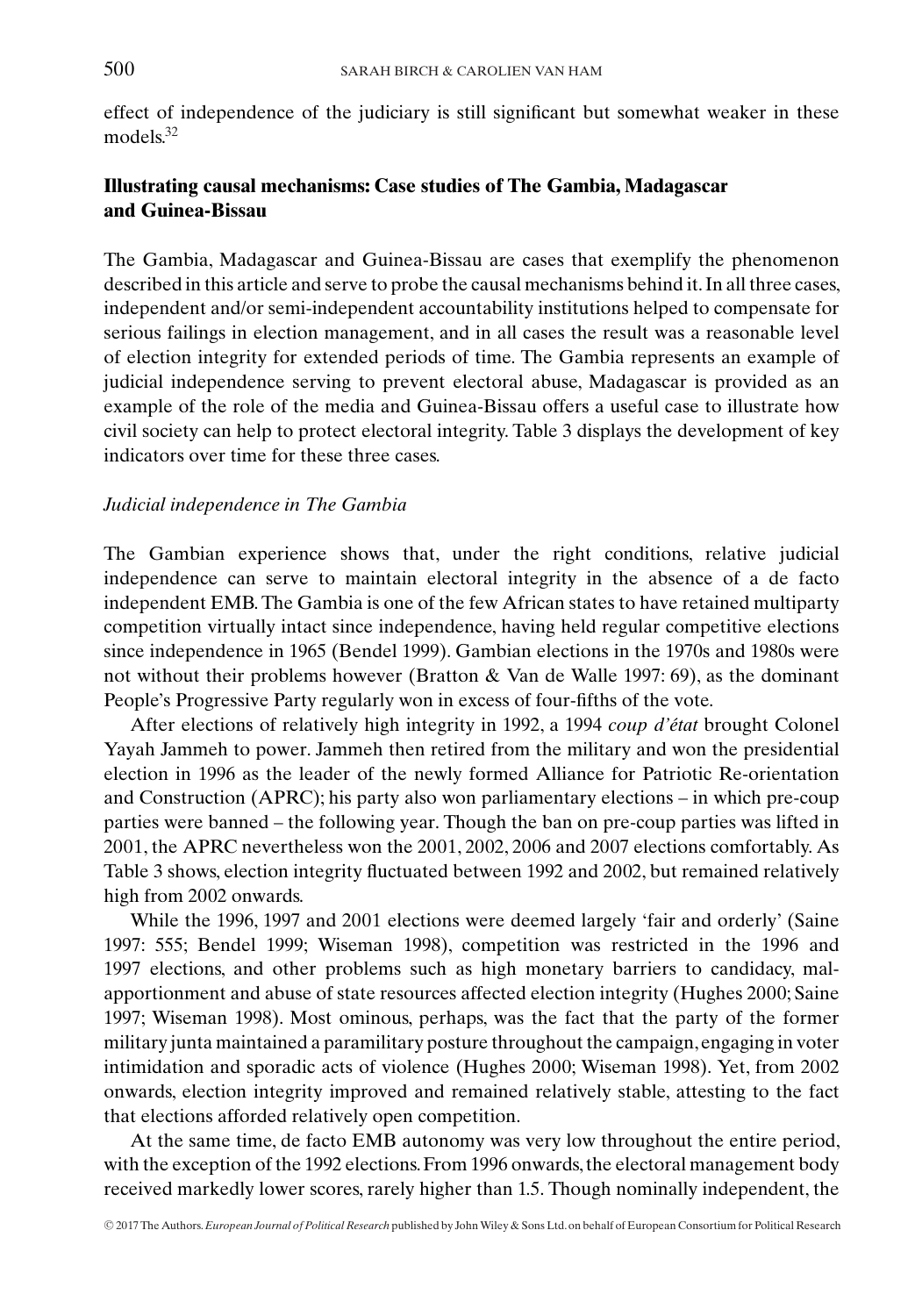|               | Electoral<br>integrity<br>$(0-4 \text{ scale})$ | De facto<br><b>EMB</b><br>independence<br>$(0-4 \text{ scale})$ | Judicial<br>independence<br>$(0-2 \text{ scale})$ | Media<br>independence<br>$(0-2 \text{ scale})$ | Civil<br>society<br>independence<br>$(0-2 \text{ scale})$ |
|---------------|-------------------------------------------------|-----------------------------------------------------------------|---------------------------------------------------|------------------------------------------------|-----------------------------------------------------------|
| The Gambia    |                                                 |                                                                 |                                                   |                                                |                                                           |
| 1992          | 2.86                                            | 2.36                                                            | $\overline{c}$                                    | $\overline{2}$                                 | $\mathbf{2}$                                              |
| 1996          | 1.94                                            | 1.09                                                            | $\mathbf{1}$                                      | $\overline{0}$                                 | $\boldsymbol{0}$                                          |
| 1997          | 2.37                                            | 1.48                                                            | $\mathbf{1}$                                      | $\Omega$                                       | $\boldsymbol{0}$                                          |
| 2001          | 1.67                                            | 1.73                                                            | $\mathbf{1}$                                      | $\overline{0}$                                 | $\mathbf{1}$                                              |
| 2002          | 2.21                                            | 1.35                                                            | $\mathbf{1}$                                      | $\theta$                                       | $\mathbf{1}$                                              |
| 2006          | 2.27                                            | 1.35                                                            | $\mathbf{1}$                                      | $\mathbf{1}$                                   | $\mathbf{2}$                                              |
| 2007          | 2.29                                            | 1.35                                                            | $\mathbf{1}$                                      | $\theta$                                       | $\overline{c}$                                            |
| 2011          | 2.15                                            | 1.35                                                            | $\theta$                                          | $\mathbf{1}$                                   | $\mathbf{1}$                                              |
| 2012          | 1.98                                            | 1.35                                                            | Missing                                           | Missing                                        | Missing                                                   |
| Madagascar    |                                                 |                                                                 |                                                   |                                                |                                                           |
| 1992          | 2.46                                            | 1.27                                                            | $\mathfrak{2}$                                    | $\mathfrak{2}$                                 | $\mathbf{2}$                                              |
| 1993          | 2.59                                            | 1.30                                                            | $\mathbf{1}$                                      | $\mathbf{1}$                                   | $\mathbf{2}$                                              |
| 1996          | 2.28                                            | 1.30                                                            | $\mathbf{1}$                                      | $\mathfrak{2}$                                 | $\mathbf{2}$                                              |
| 1998          | 2.28                                            | 1.22                                                            | $\mathbf{1}$                                      | $\overline{c}$                                 | $\mathbf{2}$                                              |
| 2001          | 1.57                                            | 1.03                                                            | $\mathbf{1}$                                      | $\mathbf{1}$                                   | $\overline{c}$                                            |
| 2002          | 2.13                                            | 1.03                                                            | $\mathbf{1}$                                      | $\overline{0}$                                 | $\mathbf{1}$                                              |
| 2006          | 2.13                                            | 1.17                                                            | $\theta$                                          | 1                                              | $\mathbf{1}$                                              |
| 2007          | 2.24                                            | 1.17                                                            | $\overline{0}$                                    | $\overline{2}$                                 | $\mathbf{2}$                                              |
| Guinea-Bissau |                                                 |                                                                 |                                                   |                                                |                                                           |
| 1994          | 2.23                                            | 2.07                                                            | $\mathbf{1}$                                      | $\mathbf{1}$                                   | $\overline{c}$                                            |
| 1999          | 2.44                                            | 1.25                                                            | $\mathbf{1}$                                      | $\mathbf{1}$                                   | $\overline{c}$                                            |
| 2000          | 2.55                                            | 1.87                                                            | $\mathbf{1}$                                      | $\mathbf{1}$                                   | $\overline{c}$                                            |
| 2004          | 2.53                                            | 1.78                                                            | $\mathbf{1}$                                      | $\overline{c}$                                 | $\overline{c}$                                            |
| 2005          | 2.52                                            | 1.94                                                            | $\mathbf{1}$                                      | $\overline{2}$                                 | $\mathbf{1}$                                              |
| 2008          | 2.52                                            | 1.94                                                            | $\overline{0}$                                    | $\mathbf{1}$                                   | $\mathbf{1}$                                              |
| 2009          | 2.59                                            | 1.94                                                            | $\theta$                                          | $\theta$                                       | $\overline{c}$                                            |
| 2012          | 2.06                                            | 1.37                                                            | Missing                                           | Missing                                        | Missing                                                   |

*Table 3.* Scores for key variables in The Gambia, Madagascar and Guinea-Bissau

Gambian electoral commission remained under the de facto control of the government throughout this period. According to the new 1996 constitution, the members of the electoral commission are chosen by the president and they have since been under de facto government control (Hughes 2000: 40; Saine 2003: 337; Wiseman 1998).

Throughout this period, The Gambia's civilianised military government has engaged in extensive repression of alternative voices. The independent media was beset by costly license fees, harassment and the threat of closure throughout the late 1990s and 2000s (Commonwealth 2012; Saine 2003, 2008; Senghore 2012). Civil society has also suffered from suppression; Hughes (2000: 48) argues that 'the relative underdevelopment of society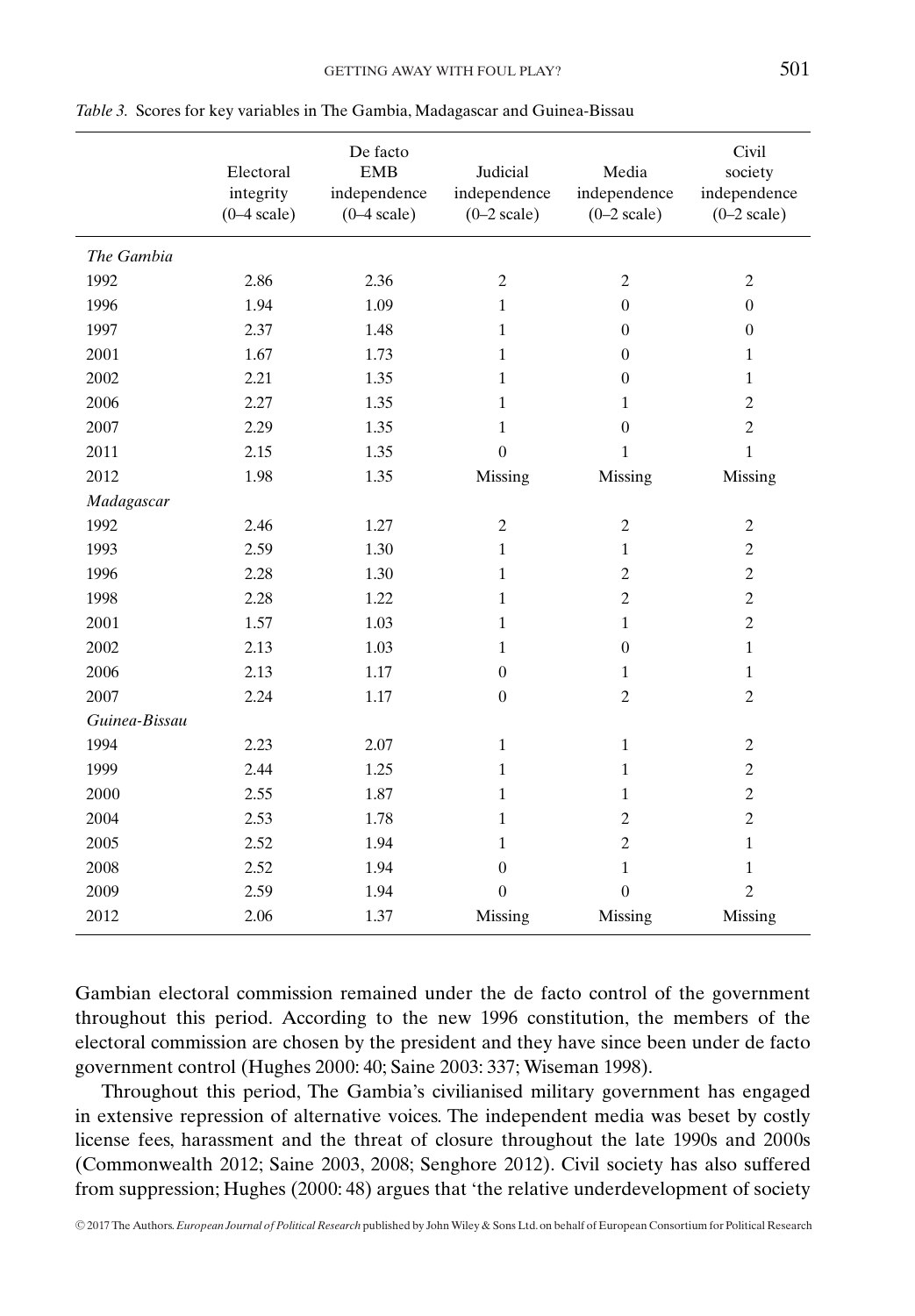and the historic dominance of the state have had a stultifying effect on associational life'.

In this context of widespread political manipulation and harassment of state and nonstate institutions, scholars agree that the judiciary has consistently stood out as a bulwark against total incumbent control and has remained relatively unpoliticised (Wiseman 1998: 65; Hughes 2000: 43; Senghore 2012: 51). In a thorough set of analyses, Senghore details the ways in which judicial independence have served to preserve relatively high levels of electoral integrity. He recounts that in 2005,

leaders of the four opposition parties in the country obtained a crucial victory in an important court case they filed against the state shortly before the 29 September 2005 bye-elections scheduled to be held in four constituencies. The Independent Electoral Commission (IEC) made a decision that it was going to allow voters whose names did not appear on the list of the main register of voters to vote at the bye-election if they came with valid voters' cards. The opposition cried foul and argued that such a practice would not ensure genuine elections and, therefore, took the matter to court.On 28 September 2005,just a day before the bye-elections, the High Court gave a landmark ruling on the practice. While nullifying the practice, the High Court in Banjul ruled against the electoral commission on the grounds that their practices could enable fraud. (Senghore 2012: 516–517)

This evidence suggests that the fiercely protected independence of the judiciary has enabled it to challenge government-backed actors seeing to skew the electoral process in their favour. While since 2012, election integrity has deteriorated again, between 2002 and 2011 the judiciary appears to have been able to function as an alternative accountability institution, guaranteeing relatively high levels of election integrity in the absence of impartial electoral management.

### *Media independence in Madagascar*

The case of Madagascar shows that media can play a crucial role in publicising electoral misconduct and mobilising calls for electoral reform, helping to maintain relatively high levels of election integrity in a context of lacking EMB autonomy. Media activism has long characterised the politics of Madagascar. The island state maintained a multiparty regime for 14 years following independence in 1960 – longer than most other African states (Bratton & Van de Walle 1997: 145). In 1975, the country adopted a state socialist system built on an alliance with the Soviet Union. Like many African states, Madagascar (re-)democratised at the end of the Cold War, though the Malagasy transition was turbulent. A loose coalition of media organisations and church-linked activists collectively called *forces vives* demanded opposition representation, staging demonstrations starting in 1991 and culminating in 1992 in a month-long strike that brought to a (temporary) end the 17-year authoritarian rule of Admiral Didier Ratsiraka. A transitional government was put in place prior to the adoption of a new constitution by referendum in 1992 and a presidential election in 1993 in which Ratsiraka lost to Albert Zafy.

President Zafy oversaw a period of relative media freedom between 1993 and 1996 (Randrianja 2003) before being impeached amid corruption allegations and economic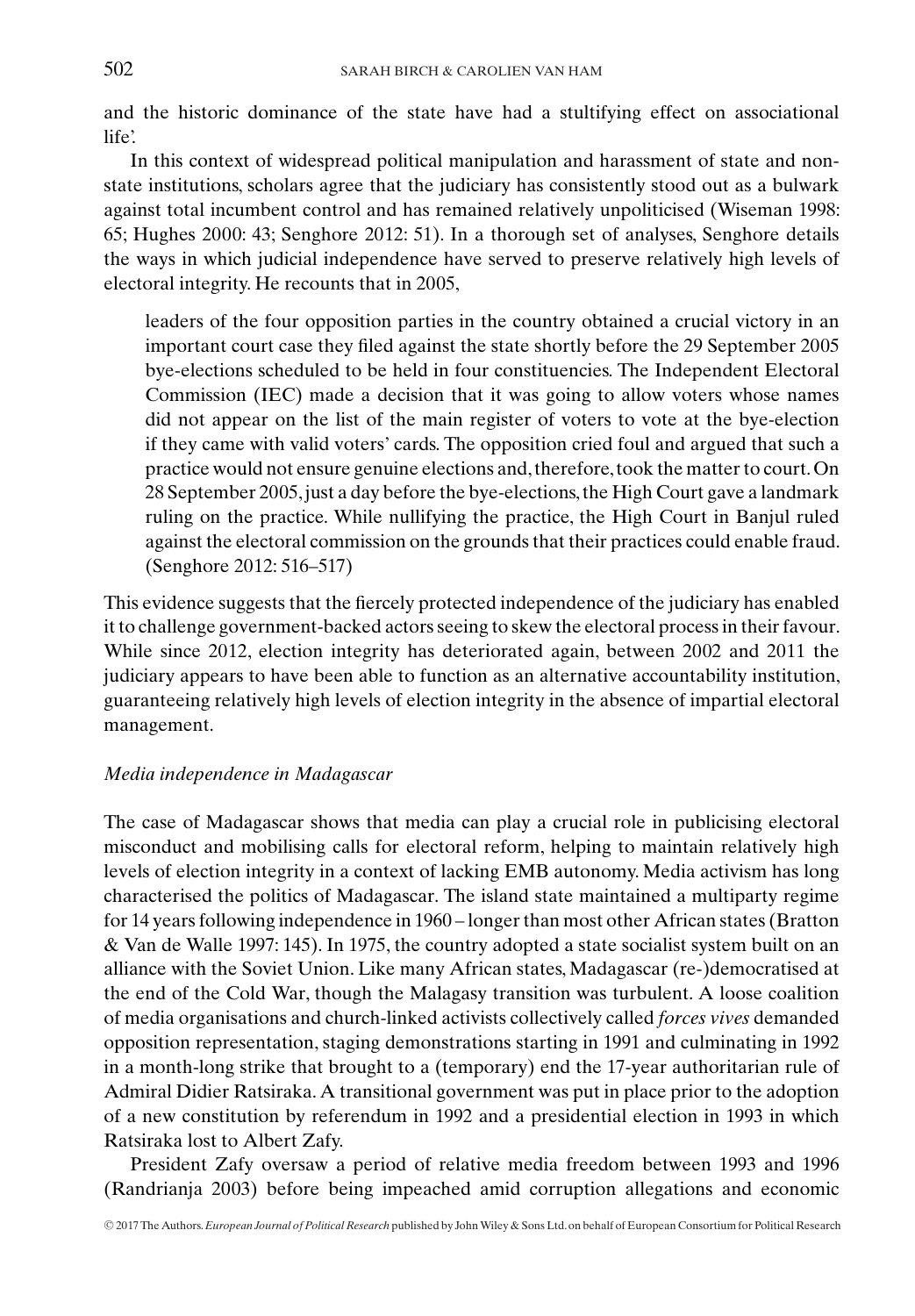crisis. Ratsiraka subsequently won the 1996 election and ruled for another six years in what became an increasingly one-party state (Randrianja 2003). Towards the end of the century, media and civil society experienced a revitalisation in opposition to Ratsiraka's rule (Marcus & Ratsimbaharison 2005: 504) and Malagasy politics once again entered an unstable period. The 2001 presidential election resulted in a contested outcome, with the challenger Marc Ravalomanana proclaiming victory after the first round and the incumbent Ratsiraka insisting on holding a second round of voting. There followed several months of protests and violent demonstrations against electoral manipulation before Ratsiraka finally fled abroad (Randrianja 2003; Thompson & Kuntz 2006). In 2009, Ravalomanana was in turn ousted in what was effectively a coup by Andry Rajoelina, which heralded the start of a four-year period of greater authoritarianism.

Throughout the 1990–2009 period, de facto EMB independence in Madagascar scored below 1.3 on the 0–4 scale employed here, indicating that electoral authorities remained under considerable partisan control (see Table 3). Yet, during this time, the country held seven elections (1992, 1993, 1996, 1998, 2002, 2006 and 2007) that, while not perfect, nevertheless exhibited reasonable levels of electoral integrity: on the 0–4 scale employed here, the scores for these elections were all higher than 2, the midpoint of the scale.

While the judiciary has increasingly fallen under political control in this period, media and civil society have generally been able to operate freely and independently. Throughout the 1990s, the media received a score of 2 (free) in all but the 1993 election, when its CIRI score was 1 (intermediate). Media independence was bolstered significantly by the establishment and vigorous use of private radio stations by the opposition from 1991 onwards, and these media played a large role in the movement that overthrew Ratsiraka at that time (Andriantsoa et al. 2005; 1945). Freedom of expression was codified in the 1992 constitution, ushering in a new era of media openness that sustained elections of relatively high integrity. Independent media have also been credited with helping to spur Ratsiraka's ultimate acceptance of electoral defeat in 2002 (Andriantsoa et al. 2005; Randrianja 2003; Thompson & Kuntz 2006). The link between electoral integrity and media diversification is demonstrated in a detailed study by Andriantsoa and colleagues,who conclude that diversity within the privately owned national media has assisted competition and democratisation (Andriantsoa et al. 2005: 1954). In another study,Moser (2008) finds that radio and television access enable voters to resist vote-buying attempts. All three forms of media (i.e., radio, television and newspapers) thus safeguarded electoral processes by maintaining spaces for dialogue and opposition voices. In the Madagascar case, it has thus been the collaboration between media, (church-based) civil society organisations and the opposition that created the *forces vives* that have been crucial in sustaining relatively high levels of election integrity throughout this period.

#### *Civil society independence in Guinea-Bissau*

Guinea Bissau is one of the poorest and most ethnically diverse societies in Africa. In recent years it has also been plagued by civil-military conflict, drug-trafficking and weak state institutions. The small West African country won independence from Portugal in 1974, following a 13-year war of liberation. The liberation movement PAIGC (African Party for the Independence of Guinea and Cape Verde) subsequently went on to rule the country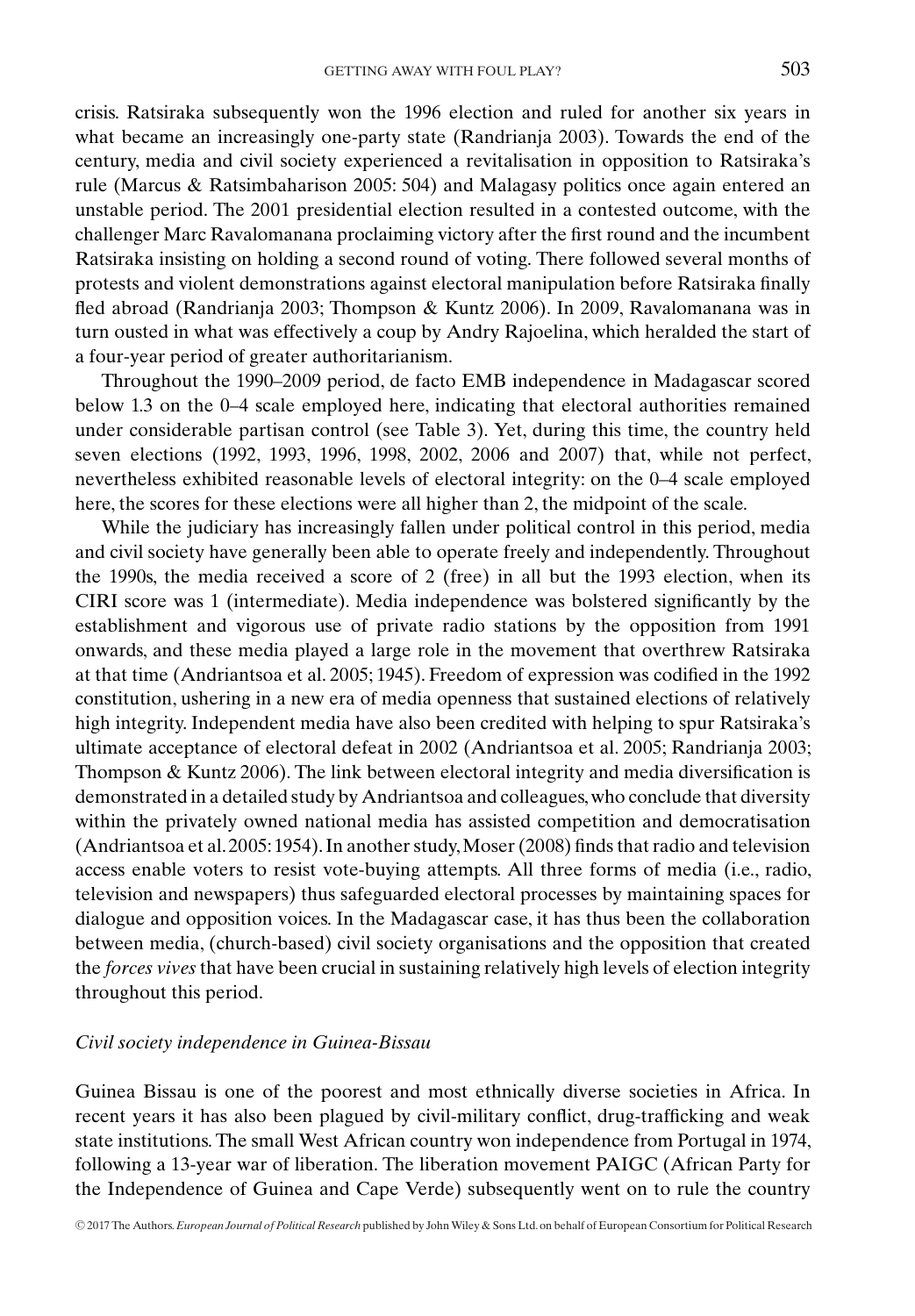through the 1980s and 1990s, initially under a state socialist system and, after 1994, in a more competitive and open environment. Violence continues to figure prominently in Guinean politics, with coups occurring in 1998, 2003 and 2012. However, since 1994, Guinea Bissau has regularly held multiparty elections that have, despite some failings, been recognised as generally fair (EUEOM 2005, 2009; Fistein 2011; Ostheimer 2001: 46). Indeed, the elections in Guinea Bissau score consistently above 2 in terms of election integrity throughout the 1990–2012 period (Table 3).

One of Guinea Bissau's main problems is the extreme weakness of its state institutions, which enables political actors to harass their opponents and critical media outlets, often with impunity (Ferreira 2004: 48; Ostheimer 2001: 51–52). Judicial independence has been severely lacking throughout the post-transition period (Ferreira 2004; Ostheimer 2001: 52). Likewise, the electoral management body has been criticised for being partisan (EUEOM 2005: 15; EUEOM 2009: 17). As evidenced by the data presented in Table 3, EMB autonomy was slightly above the midpoint of the 0–4 scale in 1994, after which it fell to the lower half of the scale and remained there for the rest of the period under analysis. At the same time, the score for electoral integrity remained firmly in the upper half of the scale throughout the period, with an election year average of 2.43 on the 0–4 scale.

One of the clues to this discrepancy lies in the strength of Guinean civil society. Five of seven election years in the period under analysis have received a score of '2' on the 0–2 civil society index, indicating that there are few obstacles to grassroots organisation and activity. In the context of weak elite institutions, civil society has on several occasions provided a rough-and-ready means of holding political actors to account and preventing the worst forms of abuse of power. Trade unions and religious groups were involved by the government in postwar reconstruction in the 1990s as well as in forming the transitional government after the 2003 coup (Ferreira 2004: 47–49).

Though the activity of such organisations is at times not as 'civil' as is the norm in fully democratic settings (Fistein 2011), the evidence suggests that civil society has played a prominent role in helping to maintain electoral integrity, particularly in recent years. The report of the 2005 European Union electoral observation mission to Guinea Bissau commends the activities of a coalition of 40 several civil society organisations that undertook activities to promote peaceful elections and engaged in informal election observation (there being no formal provision in the law for domestic election observers) (EUEOM 2005: 30– 31). The report of the 2009 EU election observation mission likewise notes that:

Despite this restriction on domestic observation, civil society organizations have developed a positive and pro-active attitude towards supporting actions to reduce instances of violence or of lack of material during the election period. (EUEOM 2009: 33)

Guinea Bissau is thus an example of a country where lack of state capacity represents a significant challenge for electoral administration; in this context, pressure from a forceful civil society has helped to ensure that elections are carried out in a relatively free and fair manner.

These three cases have demonstrated the causal mechanisms at play according to the core argument advanced by this article, illustrating how independent judiciary, media and civil society can compensate for lacking EMB autonomy. In The Gambia, the judiciary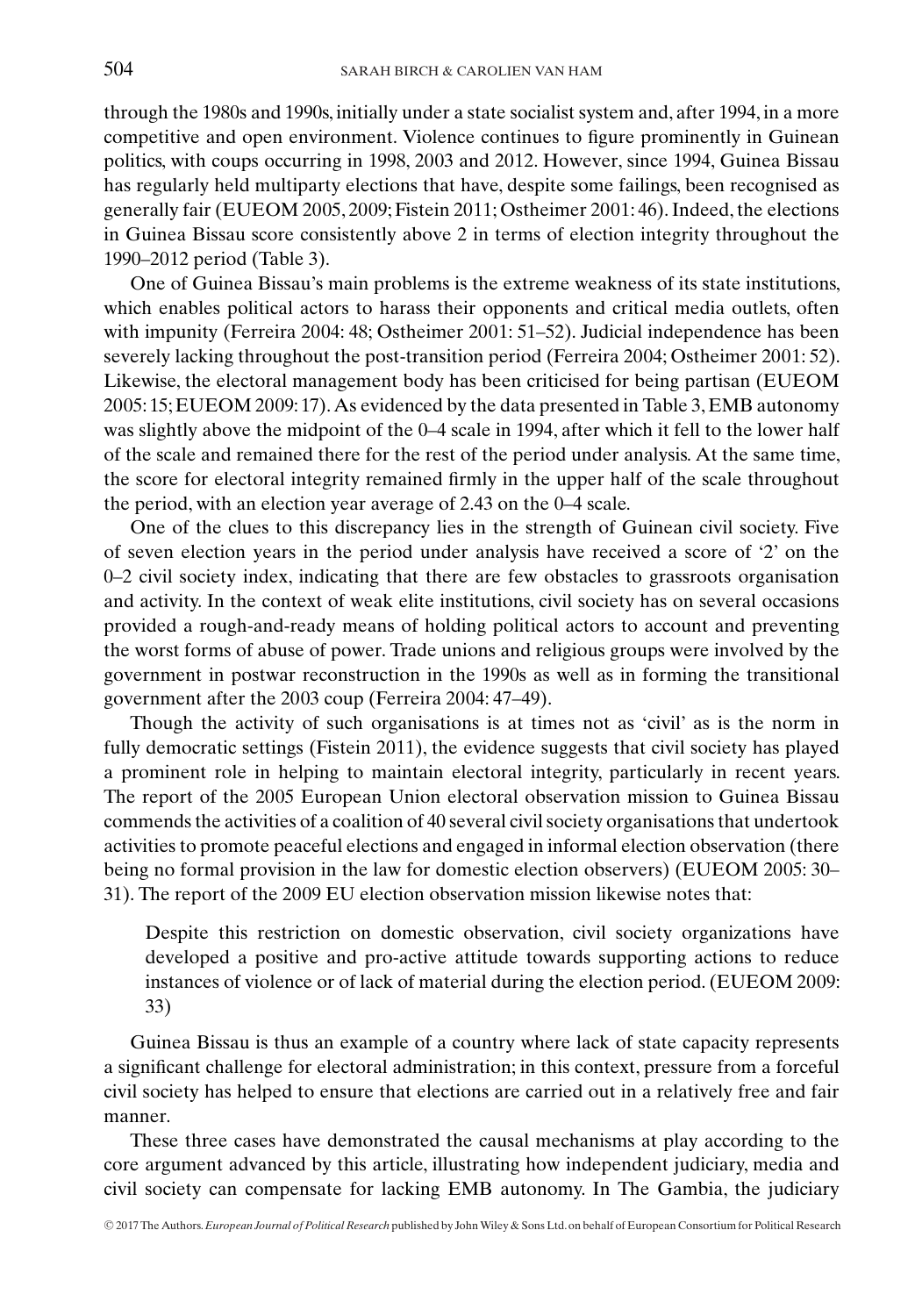fought hard and with at least partial success to maintain its independence in the context of a dominant party regime that succeeded in repressing both civil society and the media. This relative independence served to bolster electoral integrity at key junctures. In Madagascar, election management was highly politicised, and in recent years the judiciary also has fallen under political control, but a robust media – in close collaboration with civil society organisations – has worked to help maintain passable levels of electoral integrity in the period under analysis. Finally,in Guinea-Bissau,lack of state capacity generated an electoral governance vulnerability that civil society has in part addressed.

### **Conclusion**

This article has argued that deficiencies in electoral management can to a great extent be compensated for via other institutional and societal checks: an active and independent media and/or an active and independent civil society and independent judiciary. Flawed elections are most likely to take place when all three institutional checks fail in key ways. In the electoral sphere, the electorate holds the government to account, and EMBs hold electoral actors to account for the actions they undertake as part of the electoral process. Yet all too often, this formal mechanism is vulnerable to political manipulation, which is why the other accountability agents analysed here are so important in promoting electoral integrity.

The findings presented here show that the presence of independent media, civil society and judiciary are especially important for electoral integrity through their direct effects on enhancing electoral integrity, as well as providing compensating checks on electoral conduct if EMB independence is low. Even if administrative institutions of oversight are failing, other institutions can provide substitutes and help ensure that elections are relatively clean.

Our finding that alternative oversight institutions can compensate for poorly performing administrative institutions has important implications for electoral assistance, demonstrating that in circumstances of limited EMB independence, strengthening other oversight institutions may be helpful to improve electoral integrity. Hence, when emphasis is laid exclusively on EMB independence while ignoring the role of the media, the judiciary and civil society in providing checks on electoral conduct, assistance efforts may be of limited success. A more joined-up approach that integrates the entire spectrum of relevant actors stands a far greater chance of sustainably improving electoral integrity.

#### **Supporting Information**

Additional Supporting Information may be found in the online version of this article at the publisher's web-site:

# **Appendix "Getting away with foul play"**

### **Notes**

1. We understand 'electoral management bodies' here to refer to electoral commissions and other administrative bodies that run elections. For the purposes of this article, courts are not considered to be EMBs.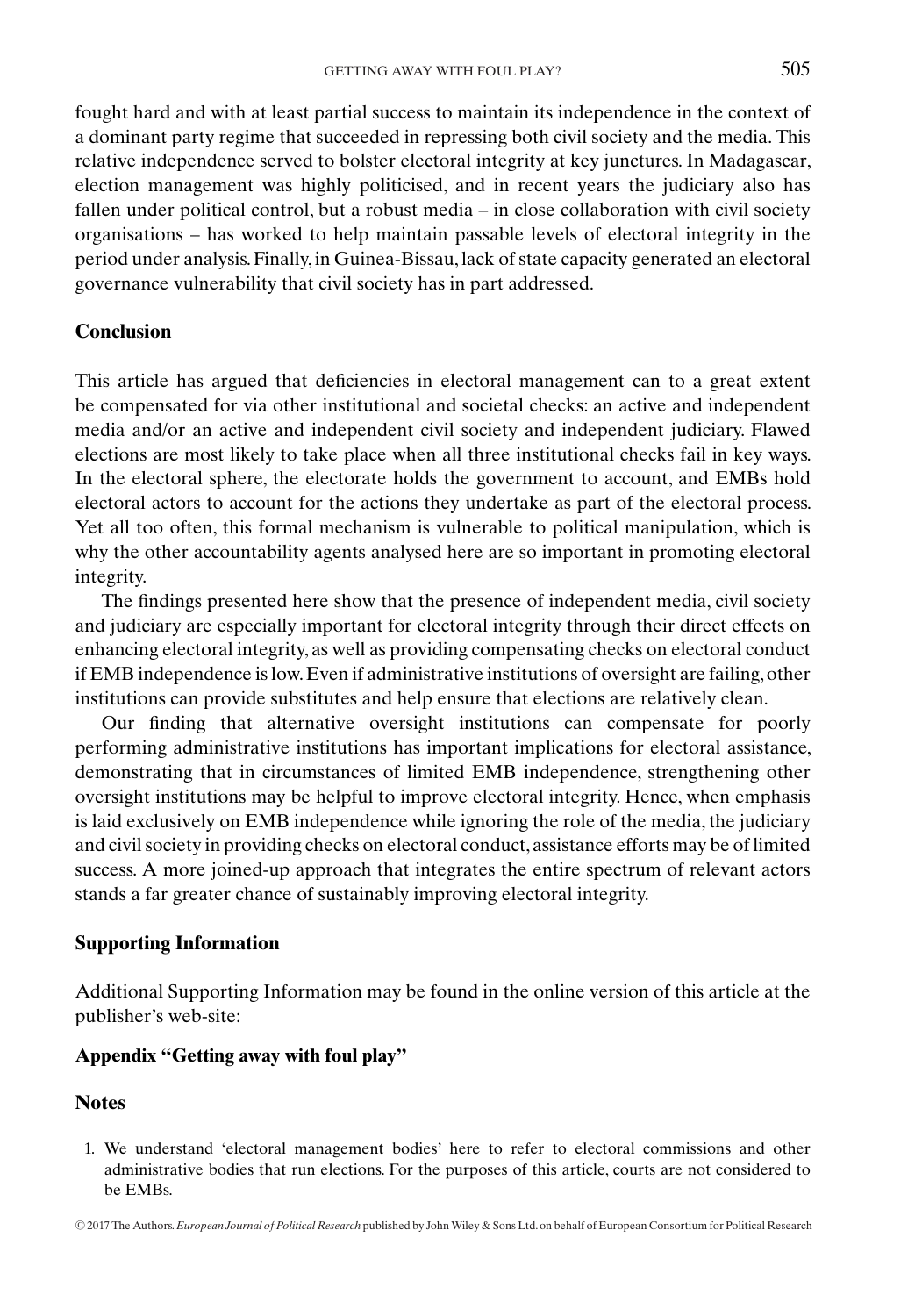- 2. Chernykh and Svolik (2015) provide theoretical support for the claim that courts, observers and even moderately biased election management bodies can work to maintain election quality. Though the set-up of their argument and the assumptions these scholars make about causality differ somewhat from those made in this article, the results of their formal model broadly complement the empirical findings presented here.
- 3. For the purpose of this analysis we bracket internal accountability mechanisms that form part of the design of EMBs. These are not studied in this article as their impact constitutes a separate topic.
- 4. Manin et al. (1999: 24) use a similar term 'accountability agencies' in which they explicitly include independent electoral commissions.
- 5. In a similar vein, Mulgan (2003: 232) argues that 'sole regulators of a particular activity or institution, whose activities are not matched or monitored by anyone else, are liable to become slack and too close to those that they are supposed to hold accountable'.
- 6. Teorell (2011) also links the elimination of electoral fraud in Sweden in the nineteenth century to the professionalisation of the judiciary.
- 7. Recent years have witnessed a rise in the role of social media in documenting electoral misconduct and mobilising protest (Bennett & Segerberg 2013; Hänska-Ahy & Shapour 2013; Norris et al. 2015).
- 8. Note that the relevant platform by which media exerts influence (i.e., print, radio, television, online) and the moment in which media exerts influence (i.e., before, during or after the election) is likely to differ across contexts, depending on patterns of media consumption and the specific dynamics of the elections. However, we propose that the main effect of the media on electoral integrity is to expose electoral misconduct, and by doing so, either generate pressure on political actors to refrain from further misconduct, or generate mobilisation of citizens and civil society groups against electoral misconduct, which may in turn discipline political actors and/or lead to electoral reform (Daxecker 2012; Tucker 2007). More research into the specific dynamics of communication processes and the role of different types of media in elections – considering different media platforms, but also differences in media ownership and partisanship – is needed to gain more precise insight into the conditions under which media are likely to promote election integrity, but this is unfortunately beyond the scope of this article.
- 9. We explicitly limit our analysis to domestic accountability actors, and do not consider the role of international election observation in this article. We do, however, include the presence of international election monitors as a control variable in our analyses.
- 10. For more information about the project, codebook and data, see https://v-dem.net
- 11. Full question and answer wording can be found in the Online Appendix and in the V-Dem codebook (Coppedge et al. 2016).
- 12. See Note 11.
- 13. To combine all the scores provided by experts for each election, V-Dem uses a Bayesian item-response theory measurement model that transforms the ordinal variables to interval variables, taking into account the different levels of certainty that experts have about their judgments (Pemstein et al. 2015). This results in a continuous variable of election integrity that varies from low to high election integrity and is centred at 0. To ease the substantive interpretation of our results, we use rescaled variables that vary from 0 (lowest level of election integrity) to 4 (highest level of election integrity).
- 14. Note that this is a very rough classification of EMBs, and in practice many more differences in functions and accountability exist, as studies by International IDEA (2006, 2014), López-Pintor (2000) and Elklit and Reynolds (2002) illustrate. For the purpose of this article we follow this coarse distinction.
- 15. We note that data on de jure EMB independence are only available for two time-points: 2006 and 2014. We carried out robustness checks for the results reported in Table 1, model 1, using a sample of elections that took place between 2007 and 2012 and results remain substantively the same. The results are available upon request from the authors.
- 16. See Note 11.
- 17. See Note 11.
- 18. See Note 11.
- 19. Ideally, in our measure of civil society we would measure the presence of civil society organisations that specifically seek to promote election integrity. However, such specific data are not (yet) available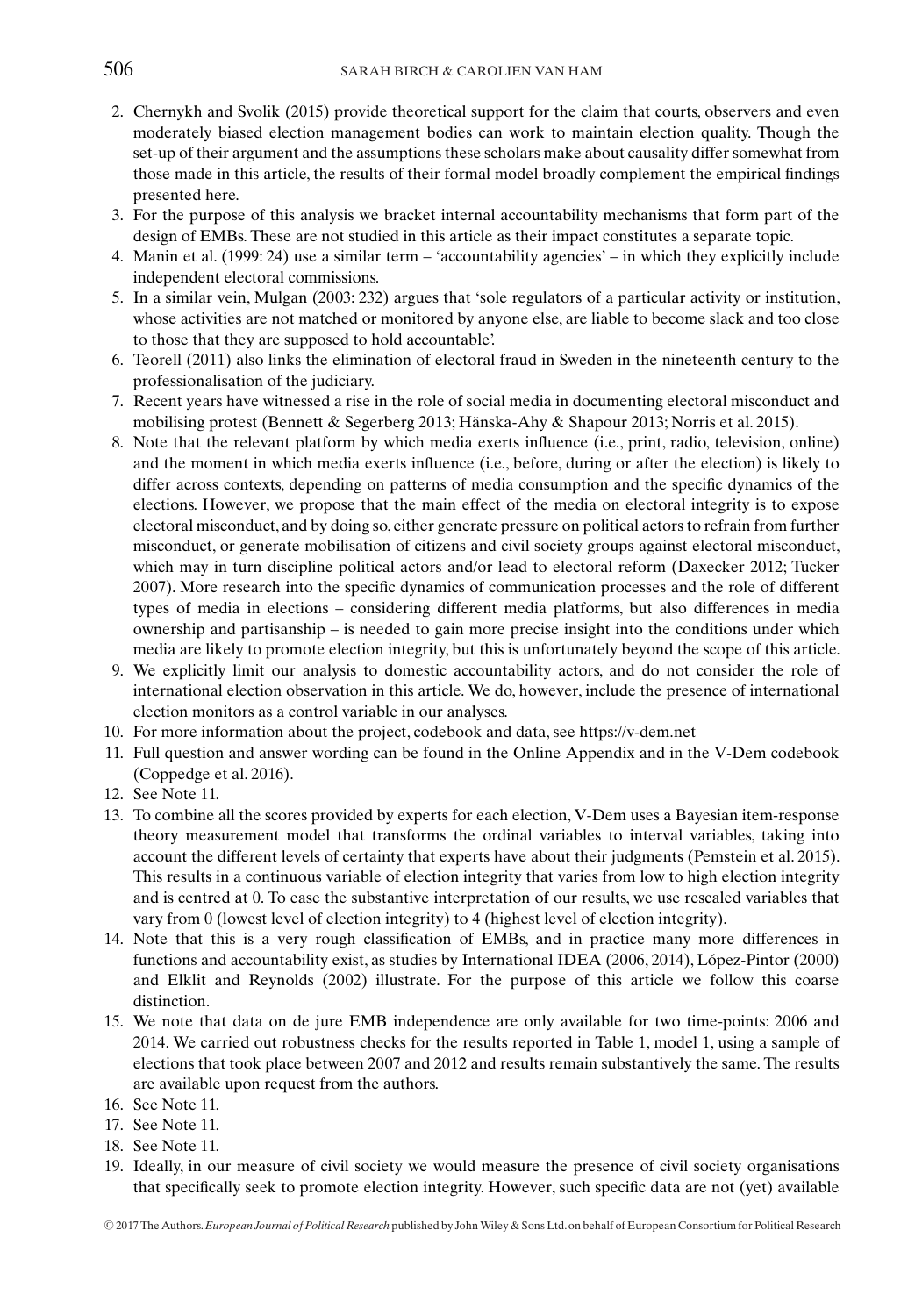cross-nationally. We do have some data on the presence of domestic observers in elections, yet these data are either too broad (asking both about election monitors from political parties and independent domestic election monitors, and only about whether monitors were allowed, not whether they were actually present; Coppedge et al. 2016) or limited in scope (data only running until 2004; Kelley & Kolev 2010). As a result, we use a broader indicator of the de facto freedom of civil society organisations to operate as checks on electoral conduct, including domestic observer variables as controls.

- 20. See Note 19.
- 21. https://stats.oecd.org/Index.aspx?DataSetCode=CRS1. This dataset measures the amount of official development assistance received by a country in the year the election took place in the category 'Government and Civil Society'.
- 22. We do not include generic variables measuring overall state capacity or level of democracy since they correlate highly with EMB capacity and election integrity, respectively, and hence including them would introduce multicollinearity into the models.Tests of multicollinearity on our other independent variables indicate this is not a concern in the models presented here.
- 23. http://data.worldbank.org/data-catalog/world-development-indicators
- 24. The full dataset and replication files are available on the authors' website: https://socialsciences. arts.unsw.edu.au/about-us/people/carolien-van-ham/
- 25. For five of the 156 countries in our sample, data on de jure EMB independence is missing (Burma/Myanmar, Kosovo, Libya, Somaliland and the German Democratic Republic –that held one multiparty election in 1990). Hence, the total number of countries for which we have de jure EMB data is 151.
- 26. Note that this difference might be driven by the inclusion of established democracies in our sample since most established democracies have electoral management bodies that follow governmental or mixed models, and yet hold elections of relatively high integrity. If the established democracies are excluded, there is a positive relation between formal EMB independence and election integrity; however, it is not significant. We analyse the robustness of our models with a sample excluding established democracies that is reported in the Online Appendix. Results do not change substantively.
- 27. Note that among the 40 per cent of elections in our sample that took place under conditions of problems with EMB autonomy, 35 per cent were rated as free and fair by experts. Among the 24 per cent of elections with clear EMB partiality, 19 per cent were rated as free and fair by experts, suggesting that alternative routes to achieving elections with high electoral integrity indeed exist, even when de facto EMB autonomy is lacking.
- 28. Analyses were also carried out including OECD data on democracy and election assistance as a control variable. However, since its effect on election integrity was not significant and inclusion of this variable leads to a substantial loss of cases due to missing data, these results are not reported here. Results are available upon request from the authors.
- 29. See Note 27.
- 30. Note that as these models use fixed effects, the time-invariant independent variables in Table 1 (i.e., de jure EMB independence, electoral system and the regional dummies) drop out of the analyses.
- 31. Note that the results reported in Figure 3 are not substantially affected by small sample sizes at different levels of EMB independence: 34 per cent of the elections included in the analyses in Table 2 have EMB autonomy scores below 2 (the cut-off point for influence of judiciary and civil society), and 57 per cent of the elections have EMB autonomy scores below 3 (the cut-off point for the media).
- 32. Finally, we also ran robustness checks on models including pre-Cold War elections.Using CIRI variables this means a sample of 1,981 until 2011 (as the CIRI data cover only this period); using V-Dem variables this means using a sample of 1974 until 2012. In both these models, our findings for independence of the judiciary and media are confirmed, while the effect of civil society is no longer significant.

### **References**

Andriantsoa, P. et al. (2005). Media proliferation and democratic transition in Africa: The case of Madagascar. *World Development* 33(11): 1939–1357.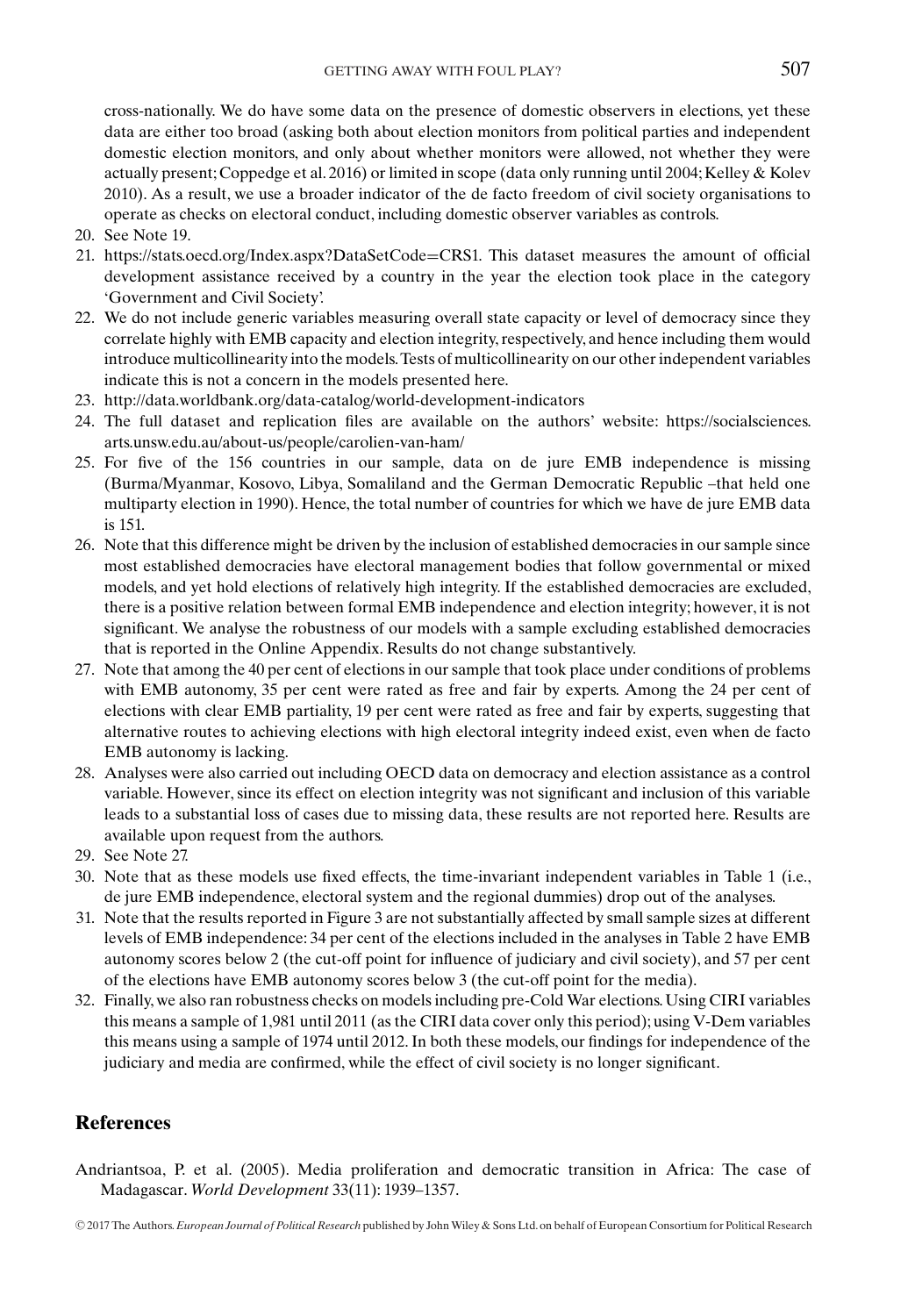- Atkeson, L.R. & Saunders, K.L. (2007). The effect of election administration on voter confidence: A local matter? *Political Science and Politics* 40(4): 655–660.
- Bader, M. (2012). OSCE electoral assistance and the role of election commissions. *Security and Human Rights* 23(1): 19–29.
- Bendel, P. (1999). Gambia. In D. Nohlen, M. Krennerich & B. Thibaut (eds), *Elections in Africa: A data handbook*. Oxford: Oxford University Press.
- Bennett, L.W. & Segerberg, A. (2013). *The logic of connective action: Digital media and the personalization of contentious politics*. Cambridge: Cambridge University Press.
- Birch, S. (2011). *Electoral malpractice*. Oxford: Oxford University Press.
- Bjornlund, E.C. (2004). *Beyond free and fair: Monitoring elections and building democracy*. Baltimore, MD: Johns Hopkins University Press.
- Bowler, S. & Donovan, T. (2014). Performance, Rules and Perceptions of Electoral Integrity. Paper prepared for the Electoral Integrity Project/MEDW Citizens, Parties and Electoral Context pre-IPSA workshop, Montreal, 18 July.
- Bowler, S. et al. (2015). Election administration and perceptions of fair elections. *Electoral Studies* 38: 1–9.
- Bratton, M. & Van de Walle, N. (1997). *Democratic experiments in Africa: Regime transitions in comparative perspective*. Cambridge: Cambridge University Press.
- Chernykh, S. & Svolik, M. (2015). Third-party actors and the success of democracy: How Electoral commissions, courts and observers shape incentives for electoral manipulation and post-election protests. *Journal of Politics* 77(2): 407–420.
- Cingranelli, D.L., Richards, D.L. & Clay, K.C. (2014). *The CIRI human rights dataset*. CIRI Human Rights Data Project 6. Available online at: www.humanrightsdata.com/p/data-documentation.html
- Commonwealth (2012). *Report of the Commonwealth expert team: The Gambia presidential election, 24 November 2011*. London: Commonwealth Secretariat.
- Coppedge, M. et al. (2011). Defining and measuring democracy: A new approach. *Perspectives on Politics* 9(2): 247–267.
- Coppedge,M. et al. (2016).*V-Dem [Country-Year/Country-Date] dataset, version 6.1*.Varieties of Democracy (V-Dem) Project. Available online at: www.v-dem.net/en/data/data-version-6-1/
- Daxecker, U. (2012). The cost of exposing cheating: International election monitoring, fraud and postelection violence in Africa. *Journal of Peace Research* 49(4): 503–516.
- Diamond, L., Plattner, M.F. & Schedler, A. (1999). Introduction. In *The self-restraining state: Power and accountability in new democracies*. Boulder, CO: Lynne Rienner.
- Dunn, J. (1999). Situating democratic political accountability. In A. Przeworski, S.C. Stokes & B.Manin (eds), *Democracy, accountability and representation*. Cambridge: Cambridge University Press.
- Eisenstadt, T.A. (2006). Mexico's postelectoral concertacesiones: The rise and demise of a substitutive informal institution. In G. Helmke & S. Levitsky (eds), *Informal institutions and democracy: Lessons from Latin America*. Baltimore, MD: Johns Hopkins University Press.
- Elklit, J. & Reynolds, A. (2002). The impact of election administration on the legitimacy of emerging democracies: A new comparative politics research agenda. *Commonwealth and Comparative Politics* 40(2): 86–119.
- Estévez, F., Magar, E. & Rosas, G. (2008). Partisanship in non-partisan electoral agencies and democratic compliance: Evidence from Mexico's Federal Electoral Institute. *Electoral Studies* 27(2): 257– 271.
- European Union Election Observation Mission (EUEOM) (2005). *Guinea Bissau presidential elections, 19 June 2005: European Union election observation mission final report*. Brussels: European Commission.
- European Union Election Observation Mission (EUEOM) (2009). *Guinea Bissau final report: Early presidential election, 28 June–26 July 2009*. Brussels: European Commission.
- Fearon, J.D. (2011). Self-enforcing democracy. *Quarterly Journal of Economics* 126: 1661–1708.
- Ferreira, P.M. (2004). Guinea-Bissau: Between conflict and democracy.*African Security Review* 13(4): 46–56.
- Fistein, D. (2011). Guinea-Bissau: How a successful social revolution can become an obstacle to subsequent state-building. *International Journal of African Historical Studies* 44(3): 443–455.
- Gazibo, M. (2006). The forging of institutional autonomy: A comparative study of electoral management commissions in Africa. *Canadian Journal of Political Science* 39(3): 611–633.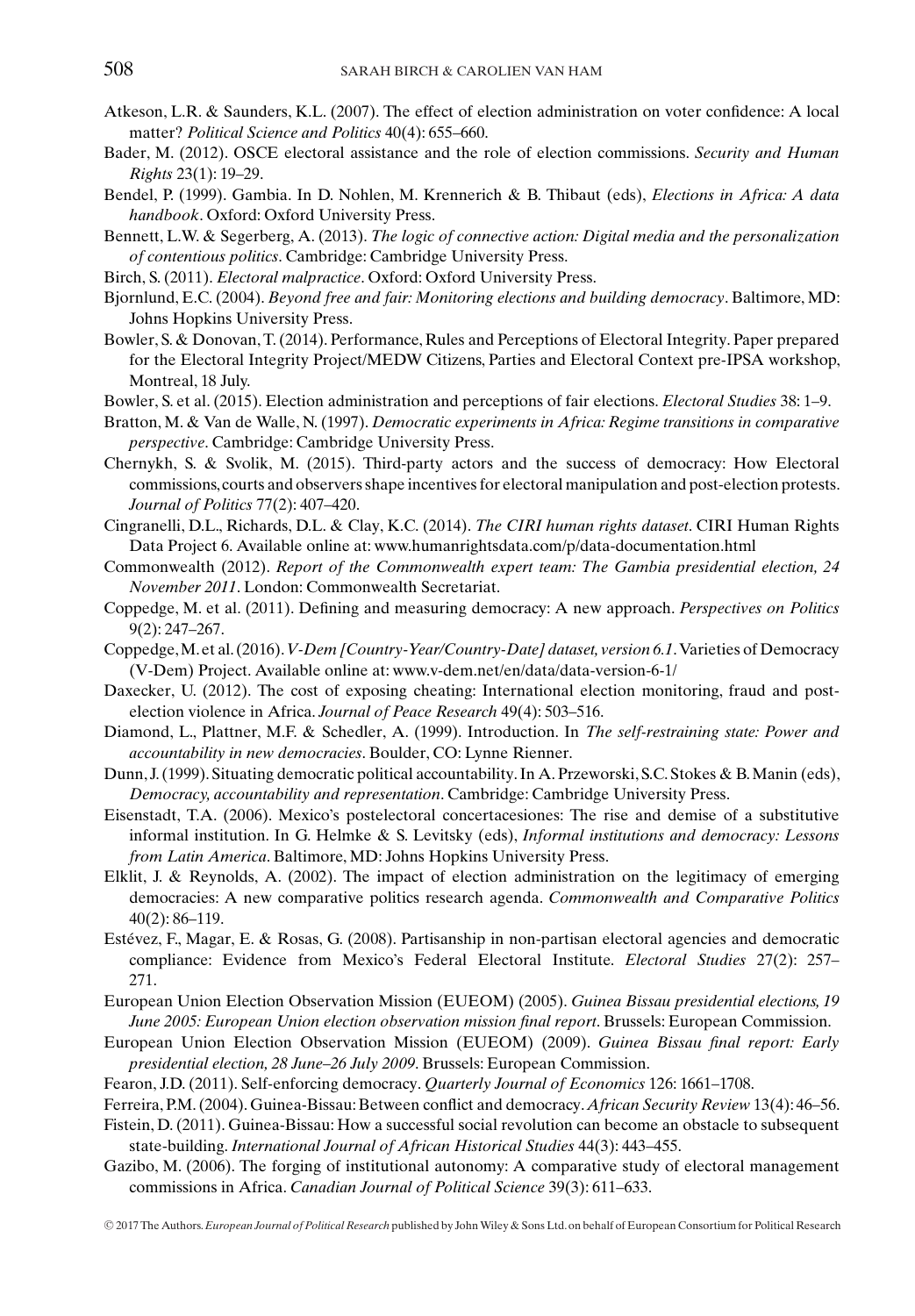- Gibler, D. M. & Randazzo, K.A. (2011). Testing the effects of independent judiciaries on the likelihood of democratic backsliding. *American Journal of Political Science* 55(3): 696–709.
- Goodwin-Gill, G.S. (1994). *Free and fair elections*. Geneva: Inter-Parliamentary Union.
- Grömping, M. (2016). Explaining the prevalence of domestic election monitoring initiatives. In P. Norris & A. Nai (eds), *Election watchdogs: Transparency, accountability, compliance and integrity*. Oxford: Oxford University Press.
- Hall, T., Monson, J.Q. & Patterson, K.D. (2009). The human dimension of elections: How poll workers shape public confidence in elections. *Political Research Quarterly* 62(3): 507– 522.
- Hamberg, S. & Erlich, A. (2013). Electoral Management Bodies and the Quality of Elections in Sub-Sahara Africa between 1990 and 2010. Prepared for delivery at the 2013 Annual Meeting of the American Political Science Association, Chicago, IL, 29 August–1 September.
- Hänska-Ahy, M.T. & Shapour, R. (2013). Who's reporting the protests? *Journalism Studies* 14(1): 29–45.
- Hartlyn, J., McCoy, J. & Mustillo, T.M. (2008). Electoral governance matters: Explaining electoral outcomes in contemporary Latin America. *Comparative Political Studies* 41(1): 73–98.
- Hughes, A. (2000). 'Democratisation' under the military in The Gambia, 1994–2000. *Commonwealth and Comparative Politics* 38(3): 35–52.
- Hyde, S. & Marinov, N. (2012). Which elections can be lost? *Political Analysis* 20(2): 191–210.
- International IDEA (2006). *Electoral management design: The International IDEA handbook*. Stockholm: International IDEA.
- International IDEA (2010). *Electoral justice: The International IDEA handbook*. Stockholm: International IDEA.
- International IDEA (2014). *Electoral management design: The International IDEA handbook* (rev. edn). Stockholm: International IDEA.
- Kelley, J.G. (2012). *Monitoring democracy: When international election observation works, and why it often fails*. Princeton, NJ: Princeton University Press.
- Kelley, J.G. & Kolev, K. (2010). *Election quality and international observation, 1975–2004: Two new datasets*. Available online at: http://ssrn.com/abstract=1694654
- Kerr, N. (2013). Popular evaluation of electoral quality in Africa: Evidence from Nigeria. *Electoral Studies* 32: 819–837.
- Lehoucq, F. & Kolev, K. (2015). Varying the un-variable: Social structure, electoral formulae and election quality. *Political Research Quarterly* 68(2): 240–252.
- Lindberg, S. (2013). Mapping accountability: Core concept and subtypes. *International Review of Administrative Sciences* 79(2): 202–226.
- López-Pintor, R. (2000). *Electoral management bodies as institutions of governance*. New York: Bureau for Development Policy, United Nations Development Programme.
- Magaloni, B. (2010). The game of electoral fraud and the ousting of authoritarian rule. *American Journal of Political Science* 54(3): 751–765.
- McAllister, I. & White, S. (2011). Public perceptions of electoral fairness in Russia. *Europe-Asia Studies* 63(4): 663–683.
- Manin, B., Przeworski, A. & Stokes, S.C. (1999). Elections and representation. In *Democracy, accountability and representation*. Cambridge: Cambridge University Press.
- Marcus, R. & Ratsimbaharison, A.M. (2005). Political parties in Madagascar: Neopatrimonial tools or democratic instruments? *Party Politics* 11(4): 495–512.
- Montesquieu, C. de S. (1977). *The spirit of laws*. Trans. & ed. D. Wallace Carrithers. Berkeley, CA: University of California Press.
- Moraski, B. (2009). Judicial complexity empowering opposition? Critical elections in Armenia and Georgia. In S.I. Lindberg (ed.), *Democratization by elections: A new mode of transition*. Baltimore, MD: Johns Hopkins University Press.
- Moser, C. (2008). Poverty reduction, patronage or vote buying? The allocation of public goods and the 2001 election in Madagascar. *Economic Development and Cultural Change* 57(1): 137–162.
- Mozaffar, S. (2002).Patterns of electoral governance in Africa's emerging democracies.*International Political Science Review* 23(1): 85–101.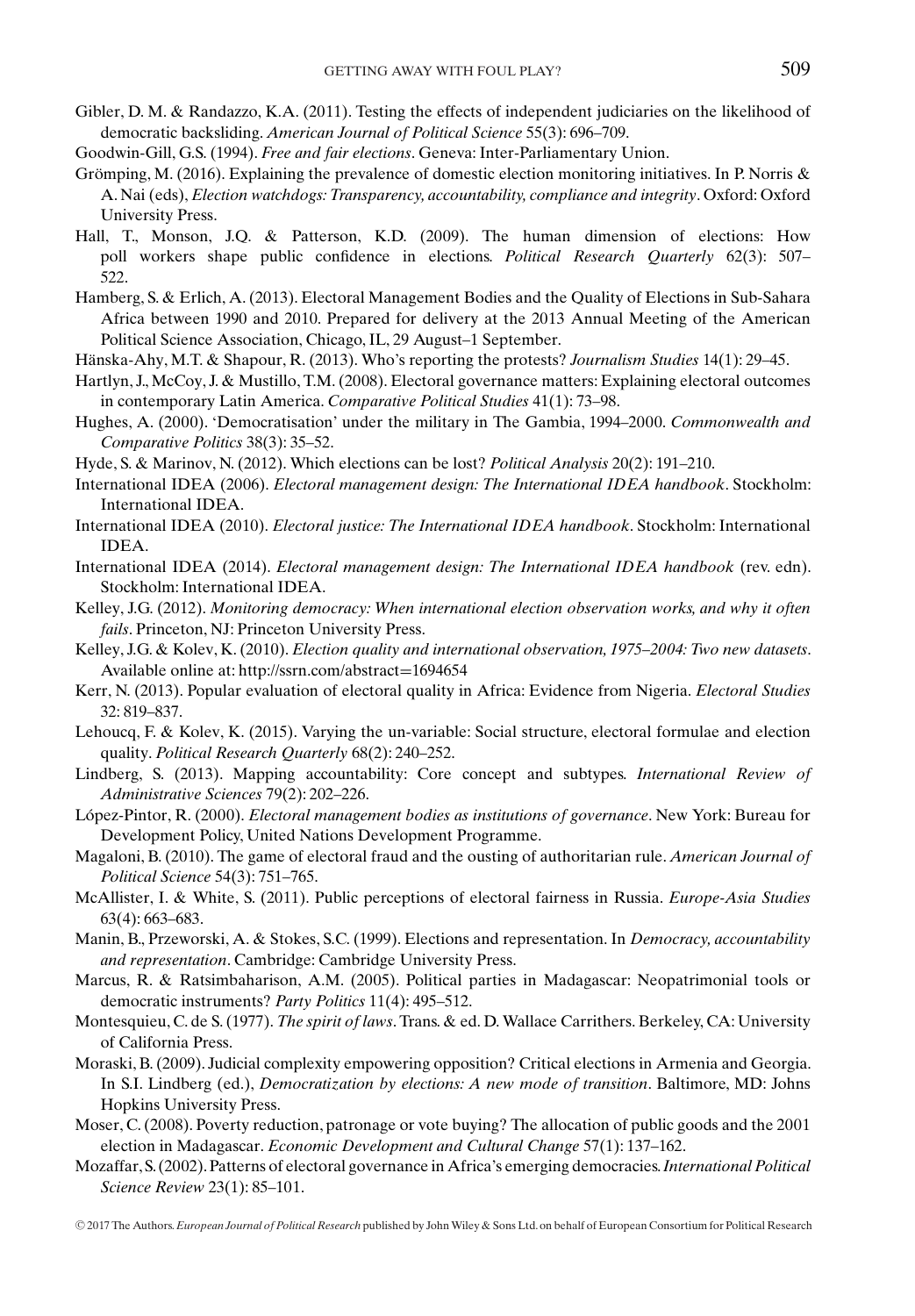- Mulgan, R. (2003). *Holding power to account: Accountability in modern democracies*. Basingstoke: Palgrave Macmillan.
- Norris, P. (2014). *Why electoral integrity matters*. Cambridge: Cambridge University Press.
- Norris, P. (2015). *Why elections fail*. Cambridge: Cambridge University Press.
- Norris, P., Frank, R. & Martínez i Coma, F. (eds) (2015). *Contentious elections: From ballots to barricades*. London: Routledge.
- O'Donnell, G. (1994). Delegative democracy. *Journal of Democracy* 5(1): 55–69.
- O'Donnell, G. (1999). Horizontal accountability in new democracies. In L. Diamond, M.F. Plattner & A. Schedler (eds), *The self-restraining state: Power and accountability in new democracies*. Boulder, CO: Lynne Rienner.
- Opitz, C., Fjelde, H. & Höglund, K. (2013). Including peace: The influence of electoral management bodies on electoral violence. *Journal of Eastern African Studies* 7(4): 713–731.
- Ostheimer, A.E. (2001). The structural crisis in Guinea-Bissau's political system. *African Security Review* 10(4): 45–58.
- Ottoway, M. (2003). *Democracy challenged: The rise of semi-authoritarianism*. Washington, DC: Carnegie Endowment for International Peace.
- Pastor, R.A. (1999). A brief history of electoral commissions. In L. Diamond, M.F. Plattner & A. Schedler (eds), *The self-restraining state: Power and accountability in new democracies*. Boulder, CO: Lynne Rienner.
- Pemstein, D., Tzelgov, E. & Wang, Y. (2015). *Evaluating and improving item response theory models for cross-national expert surveys*. Working Paper 1. Gothenburg: Varieties of Democracy Institute.
- Popova, M. (2006). Watchdogs or attack dogs? The role of the Russian courts and the Central Election Commission in the resolution of electoral disputes. *Europe-Asia Studies* 58(3): 391–414.
- Randrianja, S. (2003). 'Be not afraid, only believe!' Madagascar 2002. *African Affairs* 102: 309–329.
- Rosas, G. (2010). Trust in elections and the institutional design of electoral authorities: Evidence from Latin America. *Electoral Studies* 29: 74–90.
- Saine, A.S.M. (1997). The 1996/1997 presidential and national assembly elections in The Gambia. *Electoral Studies* 16: 554–560
- Saine, A.S.M. (2003). The presidential election in The Gambia, October 2001. *Electoral Studies* 22: 375–381.
- Saine, A.S.M. (2008). Presidential and national assembly elections, The Gambia 2006 and 2007. *Electoral Studies* 27: 165–170.
- Schaffer, F.C. (2008). *The hidden costs of clean election reform*. Ithaca, NY: Cornell University Press.
- Schedler, A. (2013). *The politics of uncertainty: Sustaining and subverting electoral authoritarianism*. Oxford: Oxford University Press.
- Schmitter, P.C. (1999). The limits of horizontal accountability. In L. Diamond, M.F. Plattner & A. Schedler (eds), *The self-restraining state: Power and accountability in new democracies*. Boulder, CO: Lynne Rienner.
- Senghore, A.A. (2012). Press freedom and democratic governance in The Gambia: A rights-based approach. *African Human Rights Law Journal* 12(2): 508–538.
- Simpser, A. (2013). *Why governments and parties manipulate elections: Theory, practice and implications*. Cambridge: Cambridge University Press.
- Teorell, J. (2011). Cleaning Up the Vote: The Case of Electoral Fraud in Sweden, 1719–1909. Paper presented at the Conference on Electoral Fraud, Vote-buying and Clientelism, Madrid, 29 June–1 July.
- Teorell, J. et al. (2016). *The quality of government standard dataset*, version Jan16. Gothenburg: Quality of Government Institute. Available online at: www.qog.pol.gu.se
- Thompson, M.R. & Kuntz, P. (2006). After defeat? When do rulers steal elections? In A. Schedler (ed.), *Electoral authoritarianism: The dynamics of unfree competition*. Boulder, CO: Lynne Rienner.
- Trebilcock, M. & Chitalkar, P. (2009). From nominal to substantive democracy: The role and design of election management bodies. *Law and Development Review* 2(1): 191–224.
- Tucker, J.A. (2007). Enough! Electoral fraud, collective action problems and post-communist colored revolutions. *Perspectives on Politics* 5(3): 535–551.
- Van Ham, C. (2012). Beyond Electoralism? Electoral Fraud in Third Wave Regimes, 1974–2009. *Doctoral dissertation, European University Institute*.